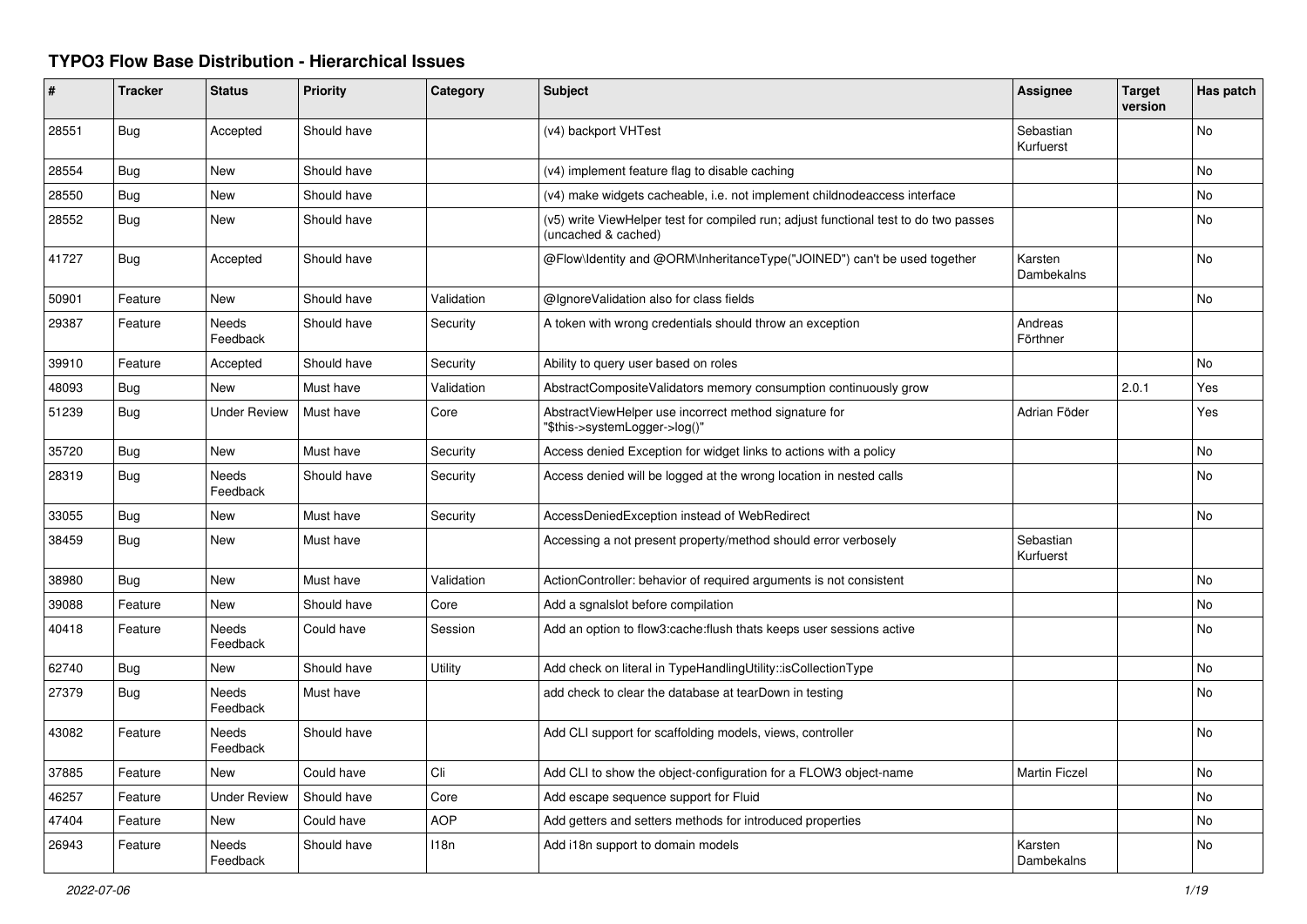| #     | <b>Tracker</b> | <b>Status</b>       | <b>Priority</b> | Category           | <b>Subject</b>                                                                                     | Assignee                     | <b>Target</b><br>version | Has patch      |
|-------|----------------|---------------------|-----------------|--------------------|----------------------------------------------------------------------------------------------------|------------------------------|--------------------------|----------------|
| 50262 | Feature        | <b>New</b>          | Could have      | Package            | Add Keywords to composer Json                                                                      |                              |                          | <b>No</b>      |
| 59019 | Suggestion     | New                 | Should have     |                    | Add marker for lazyloaded properties to \TYPO3\Flow\var_dump                                       |                              |                          |                |
| 43841 | Feature        | New                 | Should have     |                    | Add package support to validation errors                                                           |                              |                          | <b>No</b>      |
| 890   | Feature        | <b>New</b>          | Should have     | <b>AOP</b>         | Add priority for advice chains                                                                     | Robert Lemke                 |                          |                |
| 60003 | Feature        | New                 | Should have     | ViewHelpers        | Add required-Attribute to f:form.password                                                          |                              |                          | N <sub>o</sub> |
| 27322 | Feature        | On Hold             | Should have     |                    | Add support for Appserver-in-PHP, which could result in much faster executions.                    | Christopher<br><b>Hlubek</b> |                          | <b>No</b>      |
| 59672 | Feature        | <b>Under Review</b> | Should have     | Persistence        | Add support for Doctrine 2.5 embeddables                                                           | Alexander Berl               |                          | No             |
| 55793 | Feature        | <b>Under Review</b> | Could have      | Persistence        | Add Support for groupBy                                                                            | Kerstin<br>Huppenbauer       |                          | No             |
| 42550 | Task           | <b>Under Review</b> | Should have     |                    | Add top-level .htaccess to block everything but Web                                                | Karsten<br>Dambekalns        |                          | No             |
| 36955 | Feature        | New                 | Should have     | Error              | Add type filter to var_dump()                                                                      |                              |                          | No             |
| 46216 | Feature        | <b>New</b>          | Should have     | Cache              | Add wincache cache backend                                                                         |                              |                          | <b>No</b>      |
| 46816 | Feature        | <b>New</b>          | Should have     | Cache              | Add xcache cache backend                                                                           |                              |                          | No             |
| 58579 | Feature        | <b>New</b>          | Should have     |                    | Adding own environment constants to Flow                                                           |                              | 2.x                      | No             |
| 40081 | Feature        | <b>New</b>          | Should have     |                    | Allow assigned variables as keys in arrays                                                         |                              |                          | No             |
| 51459 | Feature        | <b>New</b>          | Should have     | <b>MVC</b>         | Allow catching of particular exceptions on property mapping                                        |                              |                          | <b>No</b>      |
| 33049 | Feature        | <b>New</b>          | Could have      | Core               | Allow configuration of context without environment variable (needed for IIS)                       |                              |                          | No             |
| 57763 | Feature        | New                 | Should have     |                    | Allow controller / package / action as params in<br>\TYPO3\Fluid\ViewHelpers\Form\ButtonViewHelper |                              |                          | <b>No</b>      |
| 3312  | Feature        | Needs<br>Feedback   | Should have     | Log                | Allow for easy logging by annotations                                                              | Robert Lemke                 |                          |                |
| 39790 | Feature        | <b>New</b>          | Should have     |                    | Allow forward slashes where backslashes need to be specified                                       |                              |                          |                |
| 28231 | Feature        | <b>New</b>          | Should have     | <b>MVC</b>         | Allow output to STDERR for CLI Response                                                            |                              |                          |                |
| 43346 | Feature        | <b>Under Review</b> | Should have     | <b>ViewHelpers</b> | Allow property mapping configuration via template                                                  | Karsten<br><b>Dambekalns</b> | 2.1                      | <b>No</b>      |
| 45851 | Feature        | Needs<br>Feedback   | Could have      |                    | Allow referencing environment variables in Settings.yaml                                           | Adrian Föder                 |                          | No             |
| 47339 | Feature        | Needs<br>Feedback   | Could have      | Http               | Allow RequestHandlers to get the current Request injected                                          | Alexander Berl               |                          | No             |
| 49050 | Feature        | <b>New</b>          | Should have     | Persistence        | Allow Subqueries in QueryInterface                                                                 |                              |                          | <b>No</b>      |
| 36410 | Feature        | New                 | Should have     | ViewHelpers        | Allow templates to send arguments back to layout                                                   |                              |                          | No             |
| 31500 | Bug            | <b>Under Review</b> | Must have       | Validation         | Argument validation for CLI requests is not done                                                   | Karsten<br>Dambekalns        |                          | No             |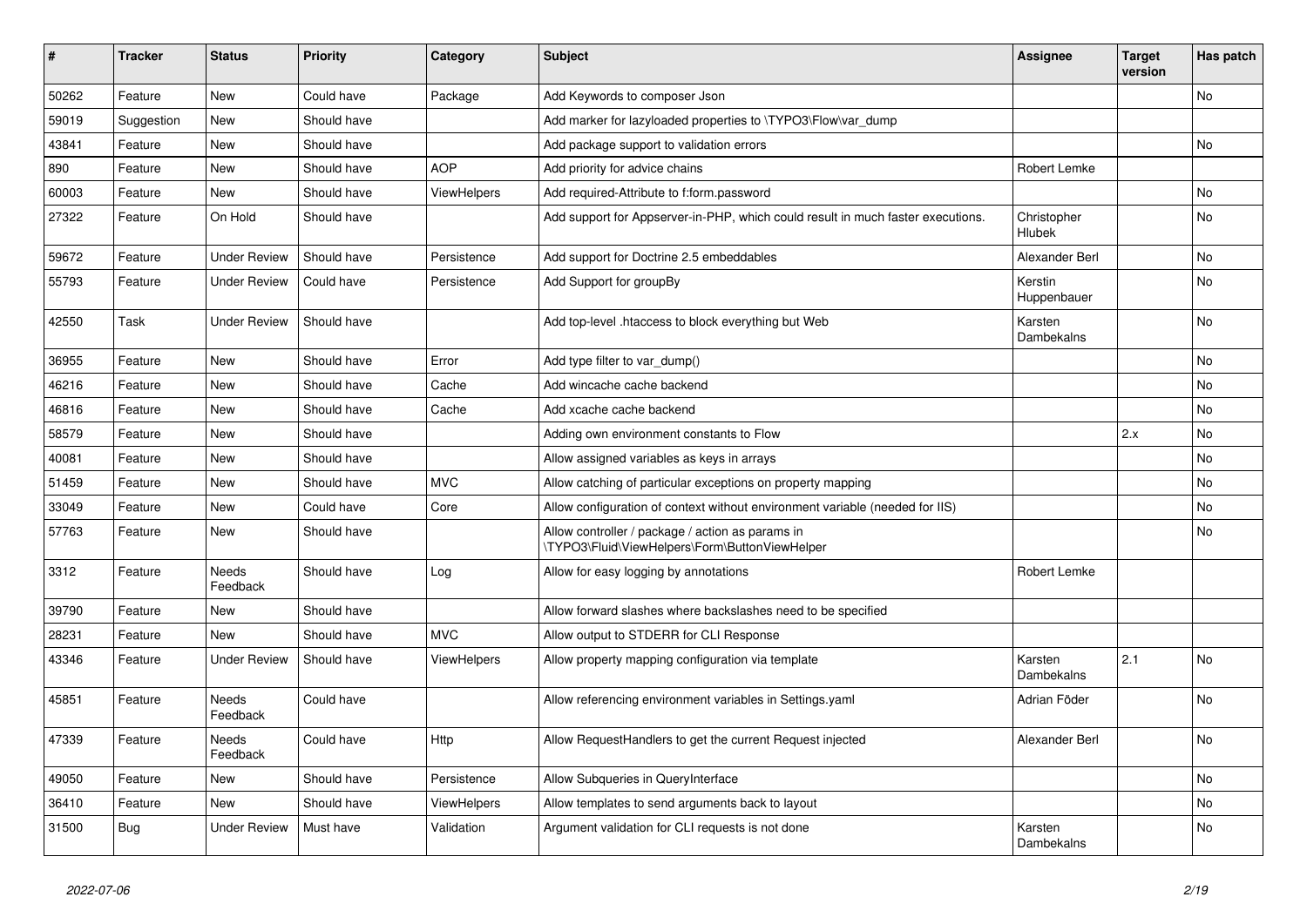| ∦     | <b>Tracker</b> | <b>Status</b>            | <b>Priority</b> | Category           | <b>Subject</b>                                                                                          | <b>Assignee</b>         | <b>Target</b><br>version | Has patch |
|-------|----------------|--------------------------|-----------------|--------------------|---------------------------------------------------------------------------------------------------------|-------------------------|--------------------------|-----------|
| 2974  | <b>Bug</b>     | New                      | Must have       | <b>AOP</b>         | Aspect / Proxy Cache is not emptied automatically if an interface used for<br>introduction was modified | Robert Lemke            |                          |           |
| 42407 | Story          | New                      | Should have     |                    | <b>Asset Management</b>                                                                                 |                         | 2.1                      |           |
| 48355 | Feature        | New                      | Could have      |                    | Assign output of viewhelper to template variable for further processing.                                |                         |                          |           |
| 55954 | Bug            | New                      | Should have     |                    | Associations to ValueObjects should not be cascade all'd                                                |                         |                          | <b>No</b> |
| 12863 | <b>Bug</b>     | <b>New</b>               | Should have     | Core               | Attributes of a viewhelper can't contain a '-'                                                          | Sebastian<br>Kurfuerst  |                          | No.       |
| 36508 | Bug            | New                      | Should have     | Security           | <b>AuthenticationProvider Request Patterns</b>                                                          |                         |                          | <b>No</b> |
| 44684 | <b>Bug</b>     | New                      | Should have     |                    | Authorization header redirect in .htaccess strips the Basic-prefix                                      |                         |                          |           |
| 1785  | Feature        | New                      | Must have       | Cache              | Automatic garbage collection for expired cache entries                                                  |                         |                          |           |
| 33587 | Feature        | New                      | Should have     | Resource           | Automatically remove unused Resources                                                                   |                         |                          | No        |
| 55199 | Feature        | New                      | Should have     | Cli                | Avoid Buffering of Shell output                                                                         |                         |                          | No        |
| 32707 | <b>Bug</b>     | Accepted                 | Must have       | Cache              | <b>Bad Bad FileBackend</b>                                                                              | Karsten<br>Dambekalns   | 2.0.1                    | No        |
| 46545 | Feature        | <b>New</b>               | Should have     |                    | Better support for arrays in options of SelectViewHelper                                                |                         |                          | <b>No</b> |
| 9950  | Task           | New                      | Should have     | <b>ViewHelpers</b> | Binding to nested arrays impossible for form-elements                                                   |                         |                          |           |
| 53189 | <b>Bug</b>     | <b>New</b>               | Should have     |                    | Blog tutorial no longer works                                                                           | <b>Philipp Maier</b>    |                          | No        |
| 59023 | <b>Bug</b>     | <b>New</b>               | Should have     | Property           | BooleanConverter should not convert empty values to boolean                                             |                         |                          | No        |
| 50080 | <b>Bug</b>     | <b>Needs</b><br>Feedback | Should have     | Core               | Broken concept for CLI/Web separation                                                                   | Karsten<br>Dambekalns   |                          | No        |
| 54446 | <b>Bug</b>     | New                      | Should have     | Cache              | Cache filebackend 'include once'                                                                        |                         |                          | No        |
| 42520 | <b>Bug</b>     | New                      | Must have       | Core               | Cache must be flushed globally for package state changes                                                |                         |                          | No        |
| 3291  | Feature        | Needs<br>Feedback        | Should have     |                    | Cacheable viewhelpers                                                                                   |                         |                          | No        |
| 60181 | Feature        | New                      | Could have      | View               | Caching mechanism for Fluid Views/Templates                                                             |                         |                          | No        |
| 58744 | <b>Bug</b>     | New                      | Should have     |                    | Can not split configuration in settings yaml                                                            |                         |                          | No.       |
| 52430 | Bug            | New                      | Should have     |                    | Cannot convert from UUID to auto-increment ID                                                           |                         |                          | No        |
| 28016 | <b>Bug</b>     | Needs<br>Feedback        | Should have     | Persistence        | Cascade remove of cleared ArrayCollection                                                               | Karsten<br>Dambekalns   |                          | No        |
| 41900 | Feature        | Accepted                 | Should have     | Package            | Check for duplicate PSR-0 autoload namespaces                                                           | Christian Jul<br>Jensen |                          | <b>No</b> |
| 30933 | Feature        | Needs<br>Feedback        | Should have     | Persistence        | Check for unique constraints on add()                                                                   | Karsten<br>Dambekalns   |                          | No        |
| 41414 | Task           | Needs<br>Feedback        | Should have     | Package            | Check packageKey naming / file structure below Packages/Vendor                                          |                         |                          | No        |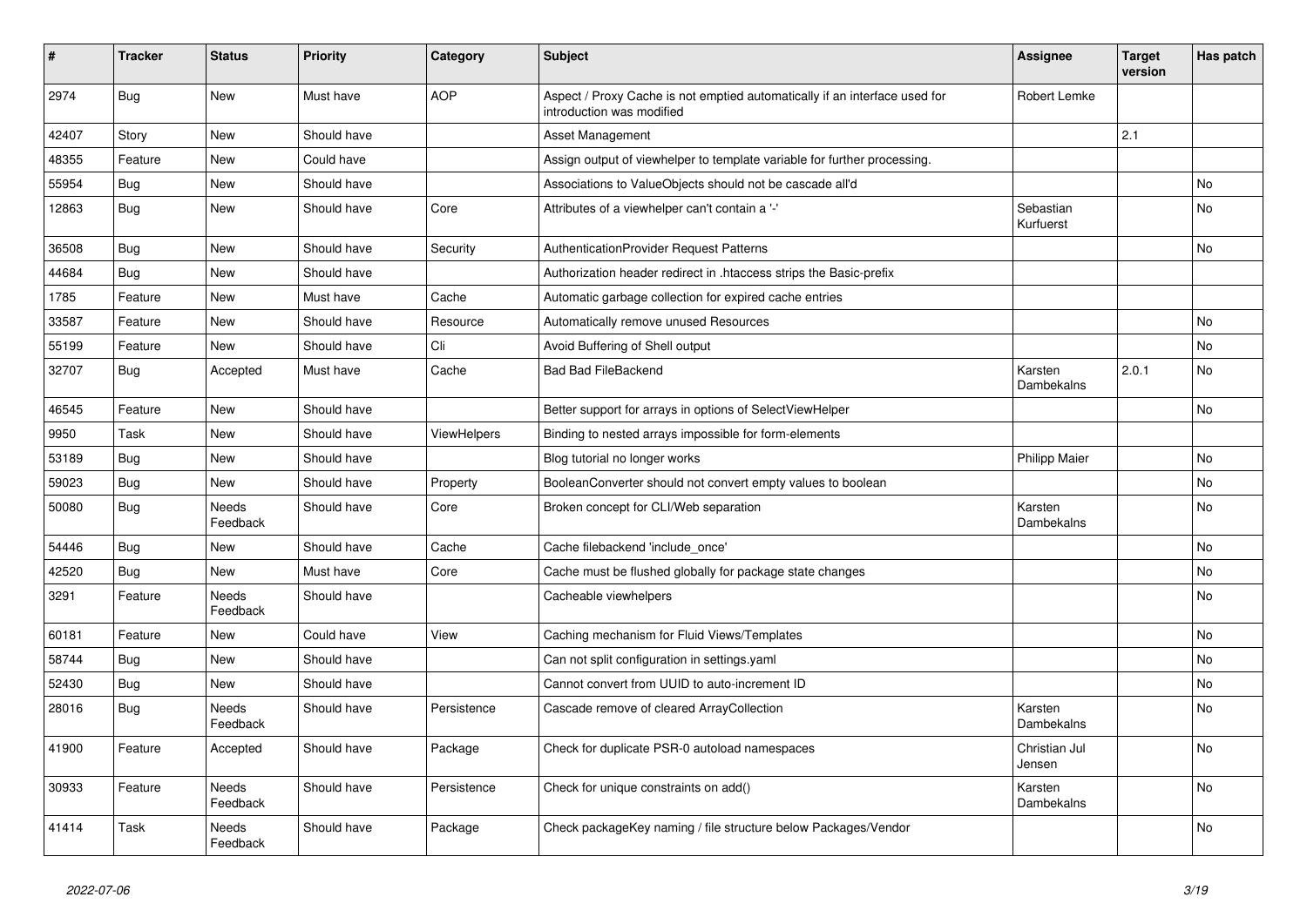| #     | <b>Tracker</b> | <b>Status</b>       | <b>Priority</b>      | <b>Category</b>    | Subject                                                                                            | <b>Assignee</b>             | <b>Target</b><br>version | Has patch |
|-------|----------------|---------------------|----------------------|--------------------|----------------------------------------------------------------------------------------------------|-----------------------------|--------------------------|-----------|
| 8463  | Feature        | New                 | Should have          | Security           | Check security policy for objects reconstituted in the session scope                               |                             |                          |           |
| 8462  | Feature        | New                 | Should have          | Security           | Check subobjects in query rewriting                                                                |                             |                          |           |
| 38130 | Feature        | New                 | Should have          |                    | Checkboxes and multiple select fields should have an assignable default value                      |                             |                          | No        |
| 36662 | <b>Bug</b>     | Needs<br>Feedback   | Should have          | <b>ViewHelpers</b> | Checked state isn't always correct when property is collection                                     | Kevin Ulrich<br>Moschallski | 1.1.1                    | No.       |
| 52509 | Bug            | New                 | Should have          |                    | Child-Object's Identifier get's lost on Form-Submission with Validation Error                      |                             |                          |           |
| 39432 | Task           | New                 | Should have          |                    | Clarify introducing properties                                                                     |                             |                          |           |
| 52909 | <b>Bug</b>     | New                 | Should have          | Core               | Class Loader fallback to non-proxy hides fatal errors                                              |                             |                          | No.       |
| 53533 | <b>Bug</b>     | New                 | Should have          | Reflection         | Class reflection assumes reverse PSR-0, can lead to fail in autoloader                             |                             |                          | No        |
| 26664 | Task           | New                 | Won't have this time | <b>ViewHelpers</b> | Clean up Form ViewHelpers                                                                          |                             |                          | No        |
| 47052 | <b>Bug</b>     | New                 | Should have          |                    | Clear doctrine caches after migration applied                                                      |                             |                          |           |
| 58622 | Feature        | New                 | Must have            | Core               | Clearer Exception: Array to string conversion                                                      |                             |                          | No        |
| 51183 | Task           | New                 | Should have          |                    | CLI improvements                                                                                   |                             |                          |           |
| 30428 | Feature        | New                 | Should have          | <b>MVC</b>         | Cloning of request arguments                                                                       |                             |                          |           |
| 48167 | Feature        | Accepted            | Should have          | Security           | Command line account and role browsing                                                             | Adrian Föder                |                          | No.       |
| 51809 | <b>Bug</b>     | <b>Under Review</b> | Must have            | Core               | Commit "[BUGFIX] Published resources don't support symlinks" produces an fatal<br>error on Windows | Adrian Föder                | 2.0.1                    | No        |
| 27561 | Task           | Accepted            | Could have           | Documentation -    | Complete documentation                                                                             |                             |                          | No        |
| 41843 | <b>Bug</b>     | New                 | Should have          |                    | Composer and rename issues (umbrella issue)                                                        |                             |                          |           |
| 43621 | <b>Bug</b>     | <b>Under Review</b> | Must have            |                    | Composer installer overwrites Settings.yaml.example                                                | Karsten<br>Dambekalns       |                          | No        |
| 53961 | Bug            | New                 | Should have          |                    | Composer installer scripts create a .Packages folder                                               |                             |                          |           |
| 46910 | Feature        | New                 | Should have          |                    | Composer integration - PackageStates.php                                                           |                             |                          | No.       |
| 47419 | <b>Bug</b>     | New                 | Must have            |                    | Composer issues                                                                                    |                             | 2.0.1                    |           |
| 57437 | Bug            | New                 | Should have          | Package            | Composer package replacement is not supported                                                      |                             |                          | No.       |
| 59442 | <b>Bug</b>     | <b>Under Review</b> | Should have          | Persistence        | Composite primary keys including foreign entity don't work                                         |                             |                          | No        |
| 3755  | Task           | New                 | Must have            | - Testing -        | Concurrency stress testing and cache mechanism                                                     |                             |                          |           |
| 29972 | Feature        | <b>Under Review</b> | Should have          | MVC - Routing      | <b>Configurable Redirects</b>                                                                      | <b>Tim Kandel</b>           |                          | No        |
| 7608  | Feature        | New                 | Could have           | Core               | Configurable shorthand/object accessor delimiters                                                  |                             |                          | Yes       |
| 33710 | Feature        | New                 | Should have          |                    | Configuration based on Domain                                                                      |                             |                          | No        |
| 48898 | Bug            | New                 | Must have            | Security           | configuration for roles fails if one of Policy yaml files contain empty "roles array"              | Christian Müller            | 2.0.1                    | No        |
| 53224 | <b>Bug</b>     | New                 | Should have          | Object             | Constructor in subclass breaks call chain leading to missing identifier / uuid                     |                             |                          | No        |
| 31210 | <b>Bug</b>     | New                 | Must have            | Object             | constructor of proxy class not compatible with interfaces defening a constructor                   |                             |                          | No        |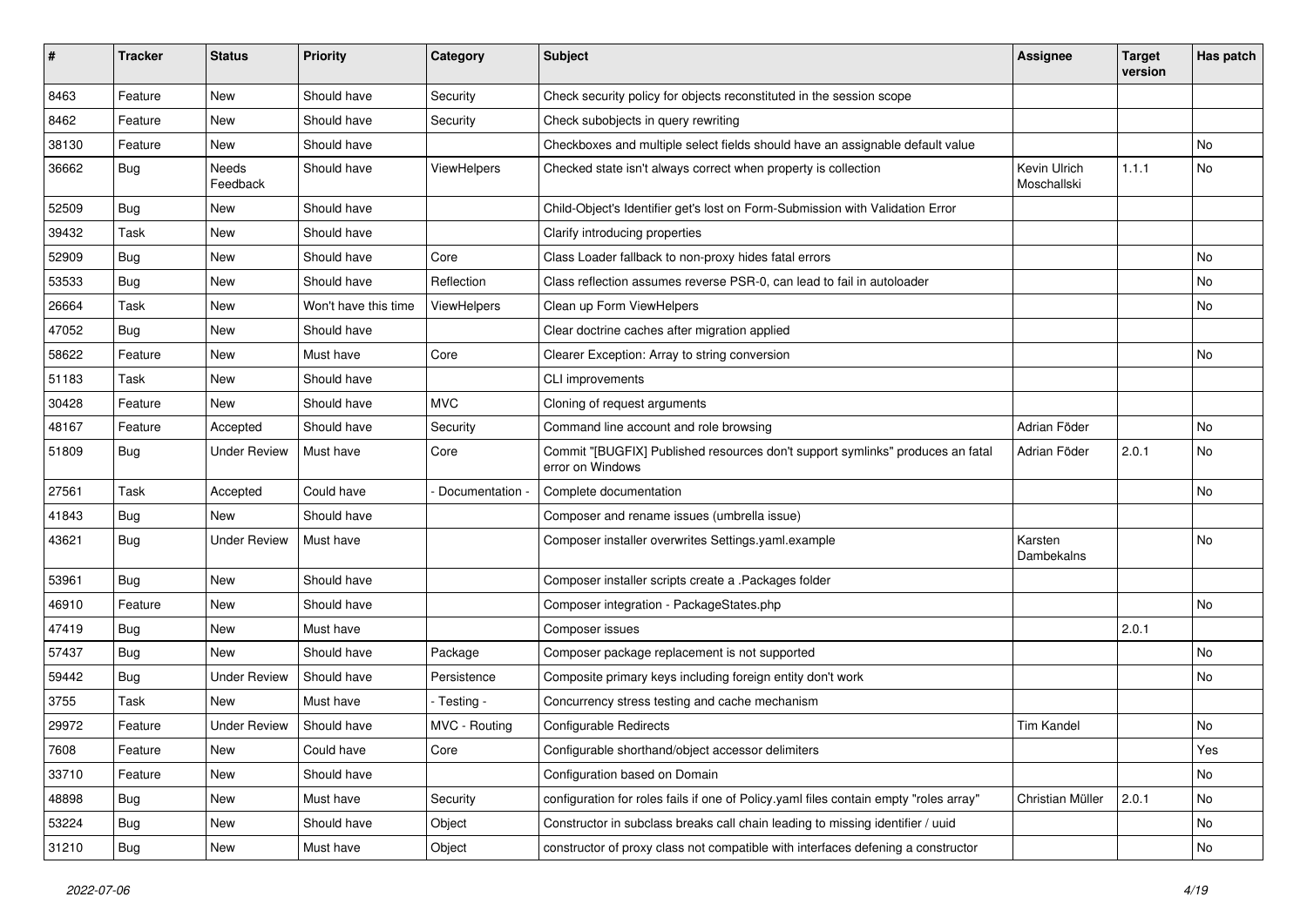| #     | <b>Tracker</b> | <b>Status</b>       | <b>Priority</b> | Category           | Subject                                                                                              | <b>Assignee</b>       | <b>Target</b><br>version | Has patch |
|-------|----------------|---------------------|-----------------|--------------------|------------------------------------------------------------------------------------------------------|-----------------------|--------------------------|-----------|
| 42606 | Bug            | New                 | Must have       | Security           | Content Security with nested objects                                                                 |                       |                          | No        |
| 57541 | <b>Bug</b>     | <b>Under Review</b> | Must have       | Security           | Content Security: operands work intrinsically differently in Rewrite and Manual check                |                       |                          | No        |
| 42601 | <b>Bug</b>     | <b>Under Review</b> | Must have       | Security           | Content Security: QOM rewriting is omitted if used in certain cases in an Action<br>Controller       | Robert Lemke          | 2.0.1                    | No        |
| 33937 | Feature        | Accepted            | Should have     | Resource           | Convenience method to resolve public "resource://" paths                                             | Karsten<br>Dambekalns |                          | No        |
| 56573 | Bug            | <b>New</b>          | Should have     | Persistence        | Converting by Flow\Identity                                                                          |                       |                          | No        |
| 41148 | <b>Bug</b>     | New                 | Must have       |                    | Converting of ValueObjects                                                                           |                       |                          | No        |
| 47073 | <b>Bug</b>     | New                 | Must have       | Http               | Cookie causes Error after Update                                                                     |                       |                          | No.       |
| 65684 | <b>Bug</b>     | New                 | Should have     |                    | Could not acquire lock for ClassLoader cache creation                                                | Sebastian Heuer       |                          | No        |
| 3580  | Feature        | New                 | Must have       | <b>MVC</b>         | Create an administration panel for the FLOW3 Development context                                     |                       |                          |           |
| 52640 | Feature        | <b>Under Review</b> | Should have     |                    | Create an UnlessViewHelper as opposite to the IfViewHelper                                           | <b>Marc Neuhaus</b>   |                          | No        |
| 30937 | Bug            | New                 | Should have     | <b>ViewHelpers</b> | CropViewHelper stringToTruncate can't be supplied so it can't be easily extended                     |                       |                          | Yes       |
| 27798 | <b>Bug</b>     | Accepted            | Must have       | Security           | CSRF protection not working for forms in a plugin                                                    |                       | 2.0.1                    | No        |
| 3725  | Feature        | New                 | Could have      | ViewHelpers        | <b>CSS Engine</b>                                                                                    | Christian Müller      |                          | No        |
| 46066 | <b>Bug</b>     | New                 | Should have     | 118n               | Currency formatter uses wrong format for ISO 4217 currency codes                                     |                       |                          | No.       |
| 51286 | Task           | New                 | Should have     |                    | Custom error views should introduce a controller context somehow                                     |                       |                          | No        |
| 49806 | Task           | Accepted            | Should have     | 118n               | Date formatting should care about the time zone                                                      | Adrian Föder          |                          | No        |
| 26986 | Feature        | Accepted            | Should have     |                    | Debug toolbar                                                                                        | Christian Müller      |                          | No        |
| 58976 | <b>Bug</b>     | New                 | Should have     |                    | debug_backtrace                                                                                      |                       |                          |           |
| 44712 | Task           | Accepted            | Should have     | <b>Http</b>        | Decouple Argument-Building in the HTTP-Request-Constructor                                           |                       |                          | No        |
| 47423 | Task           | <b>Under Review</b> | Could have      |                    | Decouple TYPO3. Party from Flow                                                                      | Christian Müller      |                          |           |
| 54284 | <b>Bug</b>     | New                 | Should have     | ViewHelpers        | Default Option for Switch/Case VH                                                                    |                       |                          | No        |
| 51312 | <b>Bug</b>     | New                 | Should have     | Core               | Default php error handler generates warning (when loading<br>TYPO3\Flow\Error\Exception class)       |                       | 2.0                      | No        |
| 48430 | <b>Bug</b>     | New                 | Should have     |                    | Default validator-messages are not correctly formatted                                               |                       |                          | No        |
| 1907  | Feature        | New                 | Could have      | Core               | Default values for view helpers based on context                                                     |                       |                          |           |
| 44244 | Bug            | New                 | Should have     | Persistence        | defaultOrderings aren't applied on related objects                                                   |                       |                          | No        |
| 45164 | Feature        | Accepted            | Should have     |                    | Define syntax for validation rules in YAML                                                           | Karsten<br>Dambekalns |                          |           |
| 47638 | Bug            | New                 | Should have     |                    | Delete a ValueObject by its identity                                                                 |                       |                          |           |
| 35831 | <b>Bug</b>     | New                 | Must have       |                    | Deleting or unpublishing of a resource deletes all published symlinks<br>(Web/ Resources/Persistent) |                       |                          | No        |
| 29425 | <b>Bug</b>     | New                 | Should have     | Persistence        | Deletion of a blog post with resources fails with FK constraint error                                |                       |                          |           |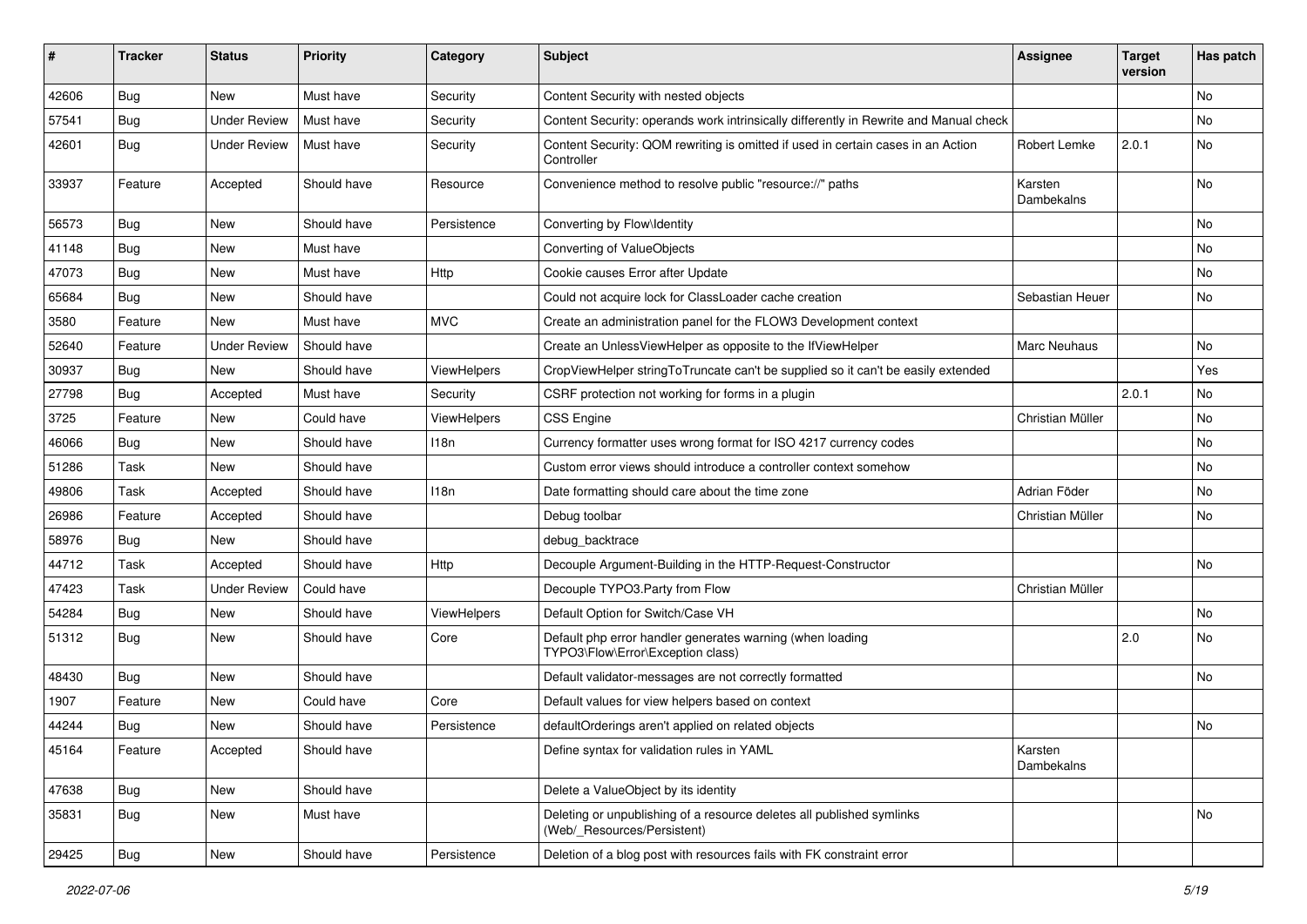| #     | <b>Tracker</b> | <b>Status</b>       | <b>Priority</b> | <b>Category</b> | <b>Subject</b>                                                                                          | <b>Assignee</b>       | <b>Target</b><br>version | Has patch |
|-------|----------------|---------------------|-----------------|-----------------|---------------------------------------------------------------------------------------------------------|-----------------------|--------------------------|-----------|
| 5442  | Feature        | <b>New</b>          | Should have     | Security        | Destroy session / logout user on deleting an account                                                    | Andreas<br>Förthner   |                          |           |
| 45611 | <b>Bug</b>     | <b>New</b>          | Could have      | Security        | Destruction of session after logout should be configurable                                              |                       |                          | No        |
| 46823 | Task           | Accepted            | Should have     | Cache           | Detect APC and APCu correctly                                                                           |                       |                          | No        |
| 30890 | Feature        | Accepted            | Should have     | <b>MVC</b>      | Developer Toolbar                                                                                       | Christian Müller      |                          | No        |
| 46425 | Task           | <b>Under Review</b> | Should have     | Core            | DI proxy classes use raw reflection instead of RelfectionService                                        | Christian Müller      | 2.0.1                    | No        |
| 50255 | Bug            | New                 | Should have     |                 | Different collations runnig migrate/update                                                              |                       |                          |           |
| 50130 | <b>Bug</b>     | Needs<br>Feedback   | Should have     |                 | Different fallback for php.exe on windows                                                               |                       |                          |           |
| 55831 | Feature        | New                 | Should have     |                 | Different scenarios for session settings                                                                |                       |                          | No        |
| 54146 | <b>Bug</b>     | <b>New</b>          | Should have     | Security        | Different sorting of arguments in ACL Patterns doesnt work                                              | Christian Müller      |                          | No        |
| 58408 | Task           | New                 | Should have     |                 | Disable manualy persisting                                                                              |                       |                          | No        |
| 37354 | Bug            | Accepted            | Should have     | Persistence     | Do not apply generateValueHash() and generateUuid() if custom identifier is used                        | Karsten<br>Dambekalns |                          | No        |
| 51188 | <b>Bug</b>     | <b>New</b>          | Should have     | Persistence     | Doctrine does not respect AOP-injected properties                                                       |                       |                          | No        |
| 51489 | <b>Bug</b>     | New                 | -- undefined -- | Annotations     | Doctrine\Common\Annotations\AnnotationException thrown in file<br>AnnotationException.php               |                       |                          | No        |
| 42465 | Task           | New                 | Should have     | Documentation   | Document i18n settings                                                                                  |                       | 2.0.1                    | No        |
| 44148 | <b>Bug</b>     | New                 | Should have     |                 | Documentation for executeCommand() needs clarification                                                  |                       | 2.0.1                    | No        |
| 40802 | <b>Bug</b>     | Accepted            | Should have     | Documentation   | Documentation mistake (authentication)                                                                  | Karsten<br>Dambekalns | 1.1.1                    | No        |
| 50115 | Feature        | <b>Under Review</b> | Must have       | Security        | During the policy loading, we need to take care if class exist                                          | Dominique Feyer       |                          | Yes       |
| 35030 | Feature        | <b>Under Review</b> | Should have     | 118n            | Dynamic locale detection                                                                                | Karsten<br>Dambekalns |                          | No        |
| 49025 | Task           | <b>Under Review</b> | Could have      | 118n            | Dynamic locale detection / determination                                                                | Adrian Föder          | 2.1                      | No        |
| 45345 | Feature        | Needs<br>Feedback   | Should have     |                 | Easy to use comments for fluid that won't show in output                                                |                       |                          |           |
| 37212 | Feature        | Accepted            | Must have       | Http            | Edge Side Includes (ESI)                                                                                | Robert Lemke          |                          | No        |
| 46716 | <b>Bug</b>     | New                 | Must have       | Object          | Empty class names in DependencyInjection proxy code when using Caches /<br>Factory-created dependencies |                       | 2.0.1                    | No        |
| 46289 | <b>Bug</b>     | Needs<br>Feedback   | Should have     | View            | Enable Escaping Interceptor in XML request format                                                       |                       | 2.0.1                    | No        |
| 3587  | Feature        | New                 | Could have      | Validation      | Enforce validation rules for value objects already in constructor                                       |                       |                          |           |
| 55870 | Feature        | New                 | Must have       |                 | Enhance f:form.textfield or add a f:form.datefield VH with enhanced validation and<br>propertymapping   | Christian Müller      |                          | No        |
| 13045 | Bug            | New                 | Should have     |                 | Entity decode of strings are different between if-conditions and output of variable                     |                       |                          |           |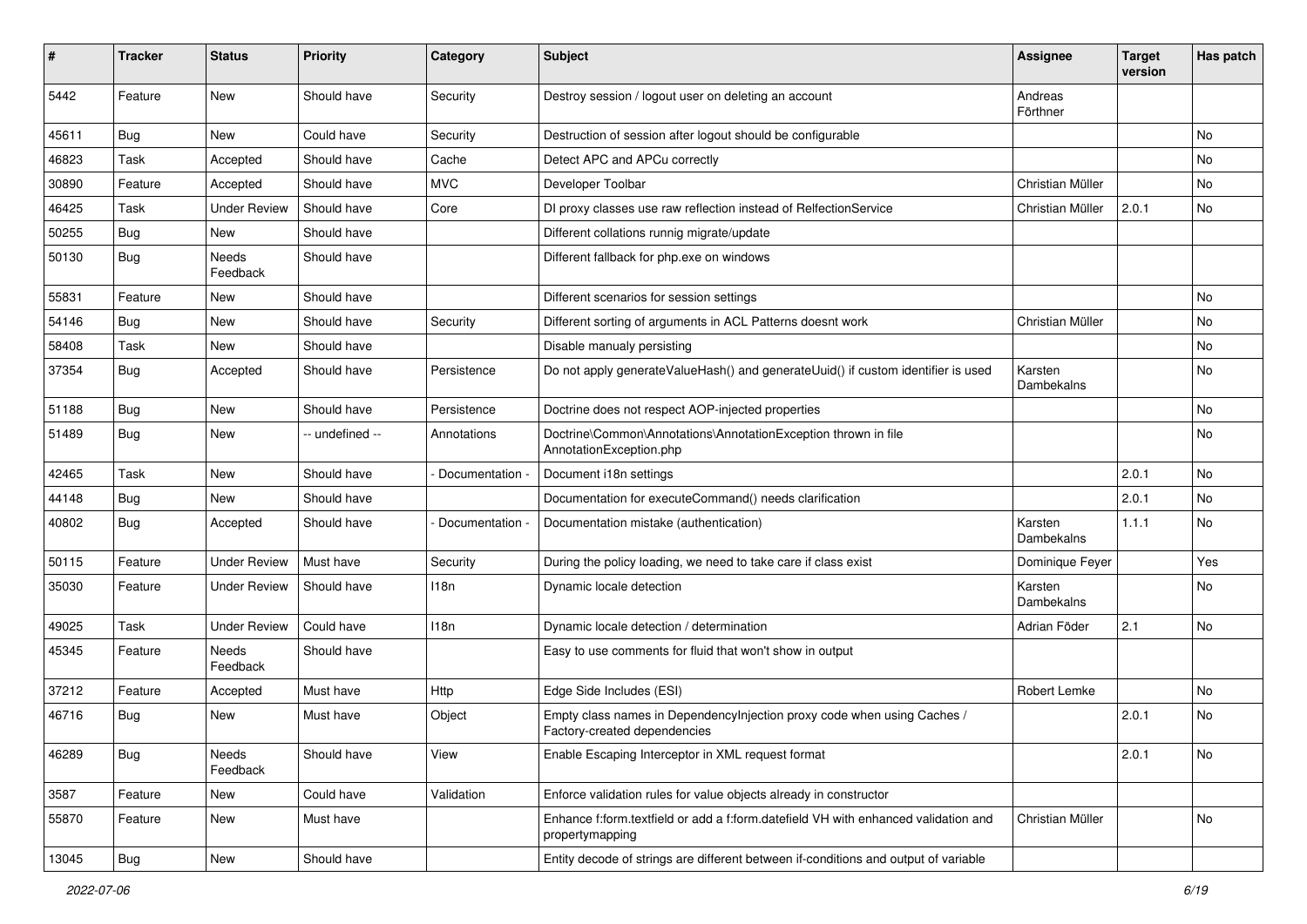| #     | <b>Tracker</b> | <b>Status</b>       | <b>Priority</b> | Category                  | <b>Subject</b>                                                                                               | <b>Assignee</b>       | <b>Target</b><br>version | Has patch |
|-------|----------------|---------------------|-----------------|---------------------------|--------------------------------------------------------------------------------------------------------------|-----------------------|--------------------------|-----------|
| 53177 | Feature        | New                 | Should have     | Security                  | entity resource policy value support for `this`                                                              |                       |                          | No        |
| 47236 | <b>Bug</b>     | Needs<br>Feedback   | Should have     |                           | Error at offset 6279 of 6338                                                                                 |                       |                          | No        |
| 43967 | Bug            | New                 | Should have     | Persistence               | Error in evaluating orphanRemoval in Flow Annotation driver                                                  |                       |                          | No        |
| 48873 | <b>Bug</b>     | New                 | Should have     | Error Handler<br>Report - | Error when calling resourceManager->deleteResource on unpublished Resource                                   |                       |                          | No        |
| 52536 | Bug            | <b>Under Review</b> | Should have     |                           | Errorclass not set if no property-attribute set                                                              |                       |                          |           |
| 37831 | Task           | New                 | Could have      | - Testing -               | Evaluate using PHP 5.4's internal web server for Functional Testing                                          |                       |                          | No        |
| 45640 | Bug            | New                 | Could have      | Persistence               | Every relation is set to cascade=all if the related entity is no aggregate root                              |                       |                          | No        |
| 40410 | <b>Bug</b>     | Needs<br>Feedback   | Should have     | Cache                     | Exception when using Apc, Memcached of Redis cache backend for reflection status<br>and object configuration | Karsten<br>Dambekalns |                          | No        |
| 33024 | Bug            | Accepted            | Must have       | 118n                      | Exception when validating a float in a Model with the Number validator                                       | Karsten<br>Dambekalns |                          | No        |
| 52945 | Bug            | New                 | Should have     |                           | Excluded classes should only be excluded from reflection but still autoloaded                                |                       |                          | No        |
| 32607 | Feature        | Needs<br>Feedback   | Should have     | 118n                      | Export localized strings for JS consumption                                                                  | Karsten<br>Dambekalns |                          | No        |
| 45153 | Feature        | New                 | Should have     |                           | f:be.menus.actionMenuItem - Detection of the current select option is insufficient                           |                       |                          | No.       |
| 62346 | Feature        | New                 | Could have      | Core                      | f:comment should have high precende                                                                          |                       | 3.x                      | No        |
| 49600 | <b>Bug</b>     | New                 | Should have     | ViewHelpers               | f:form tag shown as a HTML on frontend                                                                       |                       |                          | No        |
| 58921 | Bug            | New                 | Should have     |                           | f:form.* VHs crash if NOT inside f:form but followed by f:form                                               |                       |                          | No        |
| 31955 | Feature        | New                 | Should have     | Widgets                   | f:uri.widget                                                                                                 |                       |                          | No        |
| 37619 | Bug            | New                 | Should have     | ViewHelpers               | Fatal Error when using variable in name attribute of Section ViewHelper                                      |                       |                          | No        |
| 53262 | <b>Bug</b>     | New                 | Should have     | Cache                     | FileBakend have some race condition                                                                          | Dominique Feyer       |                          | Yes       |
| 55306 | <b>Bug</b>     | <b>Under Review</b> | Should have     |                           | Filenames should not exceed 255 characters                                                                   | Christian Müller      |                          | No        |
| 43192 | Bug            | Accepted            | Should have     | Persistence               | findByIdentifier() for non-persisted objects not working for custom identifier<br>properties                 | Karsten<br>Dambekalns |                          | No        |
| 36510 | Feature        | New                 | Should have     |                           | <b>Firewall Redirect?</b>                                                                                    |                       |                          | No        |
| 58975 | <b>Bug</b>     | New                 | Must have       | Documentation             | Fix command for Linux in Qucikstart documentation                                                            |                       |                          | No        |
| 56856 | <b>Bug</b>     | <b>Under Review</b> | Must have       |                           | Fix StandardView Template                                                                                    |                       |                          | No        |
| 59366 | <b>Bug</b>     | <b>Under Review</b> | Should have     | Persistence               | fix* lifecycle callbacks should not be registered for unproxied entities                                     |                       |                          | No        |
| 55937 | Bug            | New                 | Must have       | Session                   | FlashMessage queue is lost                                                                                   |                       |                          | No        |
| 56544 | Bug            | New                 | Must have       | Core                      | FLOW Exception on tar package inclusion via composer                                                         |                       |                          | No        |
| 32574 | Bug            | Accepted            | Should have     | Core                      | FLOW3 enters fork bombs when using cgi-fcgi vs cli                                                           | Karsten<br>Dambekalns |                          | No        |
| 10472 | Feature        | New                 | Could have      | Core                      | Fluid Standalone distribution                                                                                |                       |                          | No        |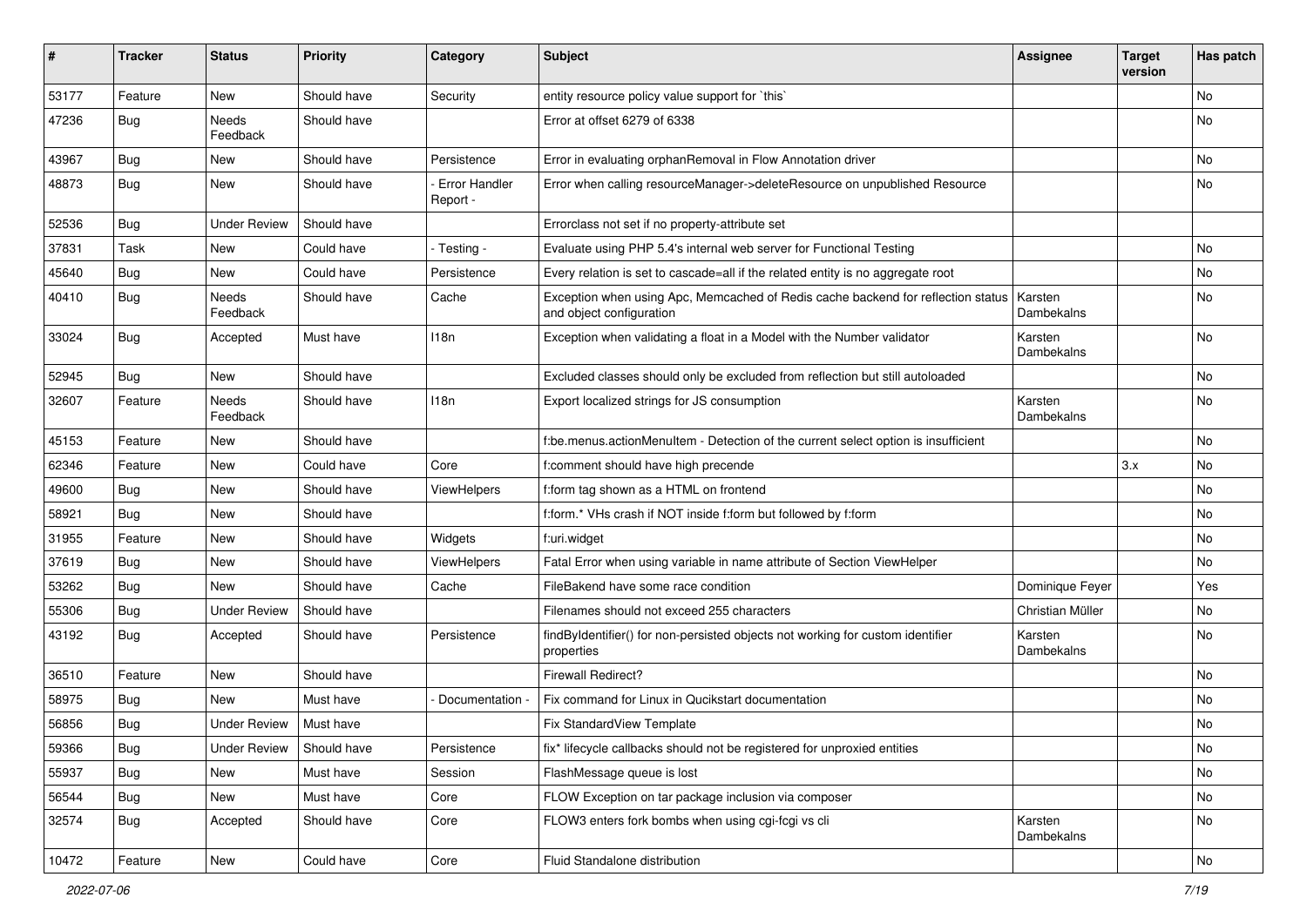| #     | <b>Tracker</b> | <b>Status</b>       | <b>Priority</b> | Category           | <b>Subject</b>                                                                                       | Assignee                    | <b>Target</b><br>version | Has patch      |
|-------|----------------|---------------------|-----------------|--------------------|------------------------------------------------------------------------------------------------------|-----------------------------|--------------------------|----------------|
| 9005  | Feature        | Accepted            | Could have      |                    | Fluid Template Analyzer (FTA)                                                                        | Sebastian<br>Kurfuerst      |                          |                |
| 3306  | Feature        | Accepted            | Should have     | <b>MVC</b>         | Flush routes cache automatically on class file modifications                                         | Robert Lemke                |                          |                |
| 49038 | <b>Bug</b>     | New                 | Must have       |                    | form select does not select the first item if prependOptionValue is used                             |                             |                          | No             |
| 8648  | <b>Bug</b>     | <b>New</b>          | Should have     | <b>ViewHelpers</b> | format.crop ViewHelper should support all features of the crop stdWrap function                      |                             |                          | No             |
| 58983 | <b>Bug</b>     | New                 | Should have     |                    | format.date does not respect linebreaks and throws exception                                         |                             |                          | No             |
| 47669 | Task           | New                 | Should have     |                    | FormViewHelper does not define the default request method                                            |                             |                          | No             |
| 58862 | <b>Bug</b>     | Needs<br>Feedback   | Should have     | <b>ViewHelpers</b> | FormViewHelper doesn't accept NULL as value for \$arguments                                          | Bastian<br>Waidelich        |                          | Yes            |
| 5636  | Task           | <b>Under Review</b> | Must have       |                    | Form_RadioViewHelper and CheckBoxViewHelper miss check for existing object<br>before it is accessed. |                             |                          | <b>No</b>      |
| 30424 | Bug            | New                 | Must have       | <b>MVC</b>         | Forward object arguments with changes                                                                |                             |                          |                |
| 58193 | <b>Bug</b>     | <b>Under Review</b> | Should have     |                    | Forward-port changelogs to master branch                                                             | Karsten<br>Dambekalns       |                          | <b>No</b>      |
| 45394 | Task           | New                 | Should have     | View               | Forwardport Unit test for standalone view                                                            |                             |                          | No             |
| 47487 | Bug            | New                 | Should have     | Core               | Functional test classes in package without classes are not compiled                                  |                             | 2.0.1                    | No             |
| 33308 | Task           | New                 | Should have     |                    | General date and time handling rules                                                                 |                             |                          |                |
| 31002 | Bug            | New                 | Should have     | Reflection         | Generated sleep method handles static properties as members.                                         |                             |                          |                |
| 37352 | <b>Bug</b>     | <b>Under Review</b> | Must have       | Persistence        | generateValueHash() should use getIdentifierByObject()                                               | Karsten<br>Dambekalns       |                          | No             |
| 46010 | <b>Bug</b>     | New                 | Should have     | Persistence        | Generating a DiscriminatorMap with base class in different namespace does not<br>work                |                             |                          | No             |
| 47429 | <b>Bug</b>     | <b>New</b>          | Should have     | Security           | Global policy files no longer allowed                                                                |                             |                          | <b>No</b>      |
| 56602 | Major Feature  | <b>New</b>          | Should have     | Persistence        | Handling Of Multi Identity Entities                                                                  |                             |                          | <b>No</b>      |
| 38875 | Suggestion     | <b>New</b>          | Should have     |                    | Have a Translator object available in action controllers                                             |                             |                          |                |
| 59057 | Bug            | <b>Under Review</b> | Must have       | ViewHelpers        | Hidden empty value fields shoud be disabled when related field is disabled                           | <b>Bastian</b><br>Waidelich |                          | No             |
| 58184 | Major Feature  | New                 | Should have     | Http               | HTTP request argument building for different use cases                                               |                             |                          | No             |
| 36495 | <b>Bug</b>     | New                 | Should have     | Persistence        | HTTP Response is sent before persistence preventing Exceptions to be displayed<br>on redirect        |                             |                          | No             |
| 28136 | Feature        | <b>New</b>          | Should have     | Persistence        | <b>HTTP Semantics for Transactions and more</b>                                                      |                             |                          | No             |
| 51763 | <b>Bug</b>     | <b>New</b>          | Should have     | Http               | HttpRequest always returns content of the current request                                            |                             |                          | <b>No</b>      |
| 59084 | Bug            | <b>New</b>          | Should have     |                    | if 403 Exception show reason                                                                         |                             |                          | N <sub>o</sub> |
| 41533 | Bug            | Needs<br>Feedback   | Should have     |                    | Ignored object-validation in editAction when redirecting back from updateAction                      |                             |                          | No             |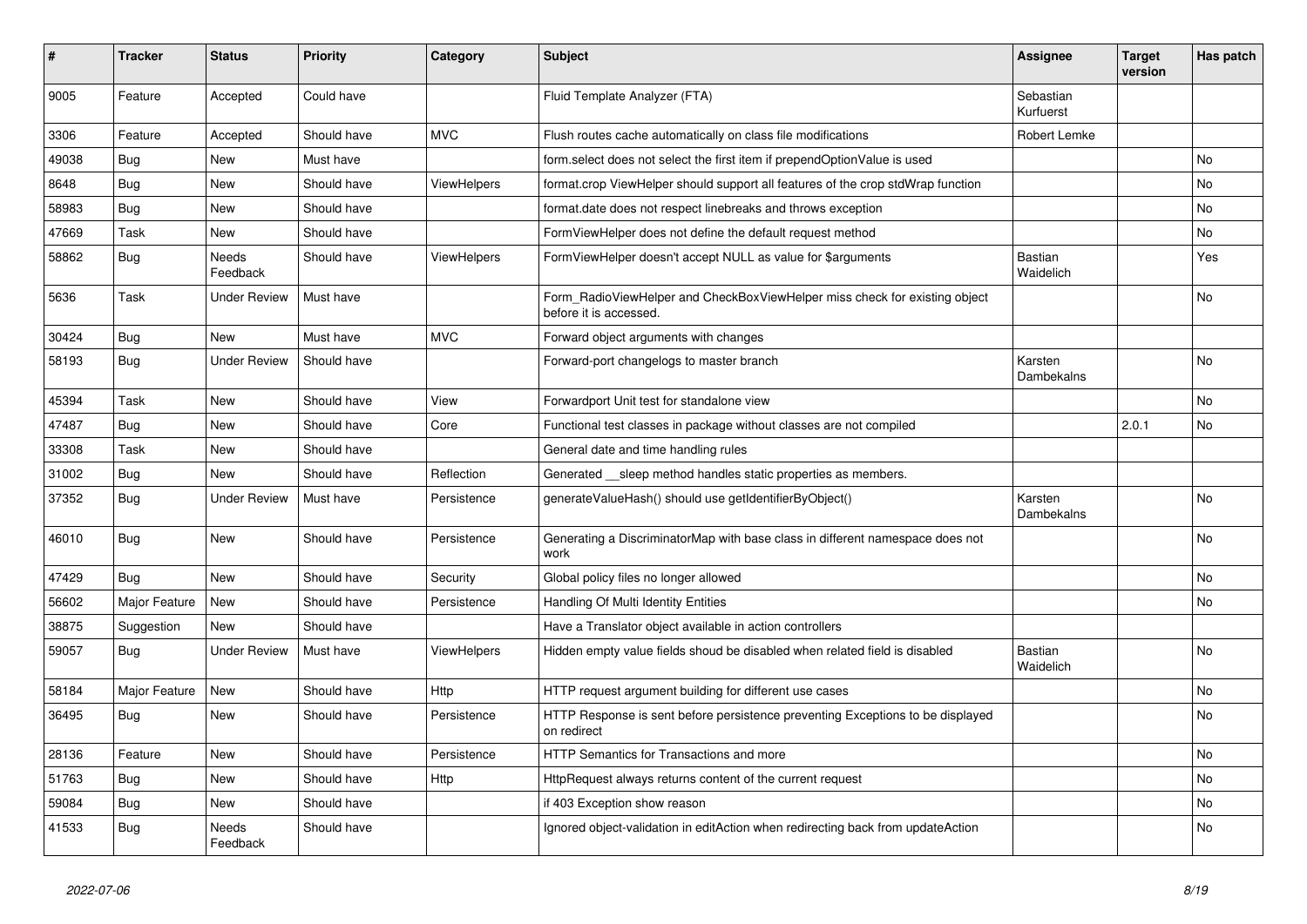| ∦     | <b>Tracker</b> | <b>Status</b>       | <b>Priority</b> | Category        | <b>Subject</b>                                                                                        | <b>Assignee</b>              | <b>Target</b><br>version | Has patch |
|-------|----------------|---------------------|-----------------|-----------------|-------------------------------------------------------------------------------------------------------|------------------------------|--------------------------|-----------|
| 48596 | <b>Bug</b>     | <b>Under Review</b> | Should have     | Configuration   | Ignored Tags configuration should be easier to configure from packages                                | Alexander Berl               |                          | No        |
| 32105 | Bug            | New                 | Must have       | Security        | Ignore Validation ignored if ACL is set for this controller action                                    |                              |                          | No        |
| 56639 | Feature        | New                 | Must have       |                 | Implement "getPrivateStorageUriByResource()" for recieving (image-) file URIs                         | Robert Lemke                 | 2.x                      |           |
| 38379 | Feature        | <b>New</b>          | Should have     |                 | Implement a Eel-ViewHelper                                                                            |                              |                          |           |
| 6602  | Feature        | New                 | Could have      | Security        | Implement after invocation handling                                                                   | Andreas<br>Förthner          |                          |           |
| 38065 | Feature        | New                 | Must have       | Security        | Implement content security for DQL queries                                                            | Andreas<br>Förthner          |                          | No        |
| 3621  | Feature        | <b>New</b>          | Should have     | Security        | Implement dynamic firewall filter registration                                                        | Andreas<br>Förthner          |                          |           |
| 6178  | Feature        | New                 | Should have     | Validation      | Implement FileType and FileSize validators                                                            |                              |                          |           |
| 35709 | Task           | New                 | Should have     | Cli             | Implement global Command aliases                                                                      |                              |                          | No        |
| 6712  | Feature        | Accepted            | Should have     | <b>AOP</b>      | Implement mixin support                                                                               | Robert Lemke                 |                          |           |
| 32985 | Feature        | New                 | Should have     | Utility         | Implement Processing Rules when merging numerically-indexed arrays                                    |                              |                          | No        |
| 33258 | Major Feature  | Accepted            | Should have     |                 | Implement support for Assetic                                                                         |                              |                          | No        |
| 3585  | Major Feature  | New                 | Should have     |                 | Implement support for value objects                                                                   |                              |                          | No        |
| 3619  | Feature        | New                 | Should have     | Security        | Implement System Policy Support/System Security                                                       | Andreas<br>Förthner          |                          |           |
| 46063 | Feature        | New                 | Should have     | Security        | Implement username password provider with "remember me" persistent cookie                             | Christopher<br><b>Hlubek</b> |                          | No        |
| 47950 | <b>Bug</b>     | New                 | Should have     | Resource        | import of remote resources                                                                            |                              | 2.0.1                    | No        |
| 46120 | Bug            | New                 | Must have       | Documentation - | Important step missing in the installation chapter                                                    |                              |                          | No        |
| 50382 | Task           | New                 | Should have     | Command         | Impossible to use arguments in CLI that are added by overriding<br>initializeCommandMethodArguments() |                              |                          | No        |
| 41832 | Task           | <b>New</b>          | Should have     | Package         | Improve error handling for incompatible packages                                                      | Christian Jul<br>Jensen      |                          | No        |
| 46009 | Task           | New                 | Should have     | Persistence     | Improve error message for missing class in Flow annotation driver                                     |                              |                          | <b>No</b> |
| 36840 | Task           | Accepted            | Should have     | 118n            | Improve exception for wrong locales                                                                   | Karsten<br>Dambekalns        |                          | No        |
| 32035 | Task           | New                 | Should have     | Core            | Improve fluid error messages                                                                          |                              |                          | Yes       |
| 58773 | <b>Bug</b>     | Accepted            | Should have     | MVC - Routing   | Improve NoMatchingRouteException                                                                      | Bastian<br>Waidelich         |                          | No        |
| 4704  | Feature        | New                 | Should have     | Core            | Improve parsing exception messages                                                                    |                              |                          |           |
| 35970 | Task           | New                 | Should have     |                 | Improve performance of Utility/Arrays::integerExplode by using array_map                              |                              |                          | No        |
| 51811 | Bug            | New                 | Should have     |                 | Improve session handle when the authenticated account is removed from persitance                      | Dominique Feyer              |                          | Yes       |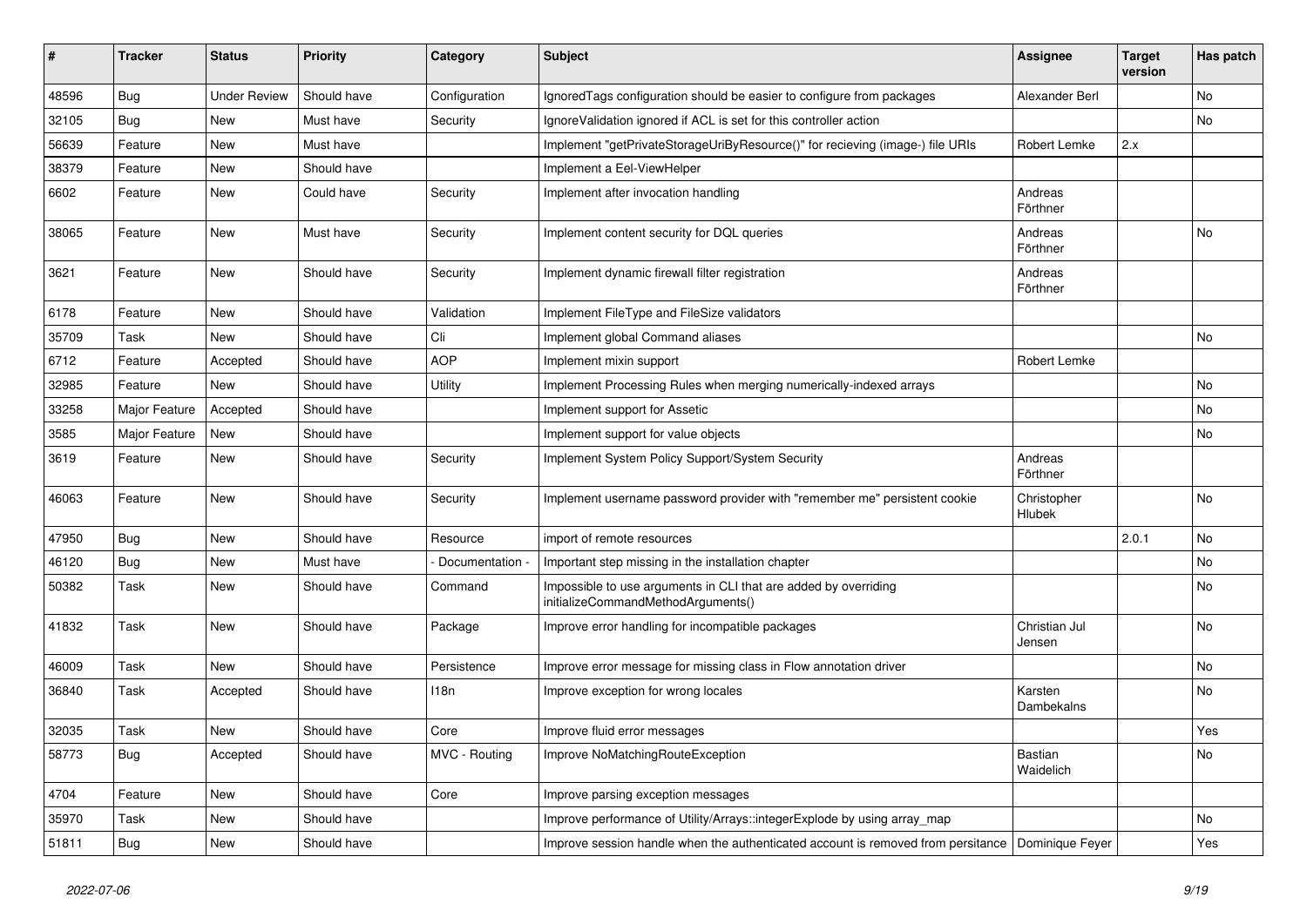| ∦     | <b>Tracker</b> | <b>Status</b>       | <b>Priority</b> | Category             | <b>Subject</b>                                                                                | <b>Assignee</b>             | <b>Target</b><br>version | Has patch |
|-------|----------------|---------------------|-----------------|----------------------|-----------------------------------------------------------------------------------------------|-----------------------------|--------------------------|-----------|
| 51530 | Task           | New                 | Should have     |                      | Improve speed of Files::readDirectoryRecursively using RecursiveDirectoryIterator?            |                             |                          | <b>No</b> |
| 28553 | Bug            | New                 | Should have     |                      | improve XHProf test setup                                                                     |                             |                          | No        |
| 56237 | Task           | New                 | Should have     |                      | in-line (Condition) ViewHelpers should not evaluate on parsing                                |                             |                          | No        |
| 43541 | Bug            | New                 | Should have     | Core                 | Incomplete classes path detection for PSR-0                                                   |                             | 2.0.1                    | No        |
| 37372 | Feature        | Accepted            | Should have     | Persistence          | Inheritance in ORM should be configured automatically                                         | Karsten<br>Dambekalns       |                          | No        |
| 37571 | <b>Bug</b>     | New                 | Must have       | <b>AOP</b>           | Inherited proxies fail when implementing clone                                                |                             |                          | No        |
| 58494 | <b>Bug</b>     | Needs<br>Feedback   | Must have       | MVC - Routing        | Inifinite redirects if index.php presents in URI                                              | <b>Bastian</b><br>Waidelich |                          | <b>No</b> |
| 29794 | Feature        | New                 | Should have     |                      | Initialize collections in generated models                                                    |                             |                          |           |
| 41807 | Task           | <b>Under Review</b> | Should have     | Persistence          | Initialize the eventmanager in the EntityManagerInterface                                     |                             |                          | <b>No</b> |
| 27088 | <b>Bug</b>     | On Hold             | Should have     | Object               | initializeObject() is called too early when reconstructing entities                           |                             |                          | No        |
| 54593 | <b>Bug</b>     | New                 | Must have       |                      | ini_get return value has changed for PHP >=5.3.0 -> changed check-implementation<br>needed!   |                             |                          |           |
| 33293 | Bug            | New                 | Should have     |                      | Injection to private variable results in injection of the the wrong class                     |                             |                          | No        |
| 53180 | <b>Bug</b>     | New                 | Must have       | <b>Build Process</b> | InjectSettings doesnt work on inheritance (Level 2)                                           |                             |                          |           |
| 57885 | Bug            | New                 | Must have       |                      | Inputs are cleared from a second form if the first form produced a vallidation error          |                             |                          | No        |
| 28964 | Feature        | <b>New</b>          | Could have      |                      | Integrate Behat tool for BDD                                                                  |                             |                          |           |
| 55008 | Bug            | <b>Under Review</b> | Should have     |                      | Interceptors should be used in Partials                                                       | Christian Müller            |                          | No        |
| 57450 | <b>Bug</b>     | New                 | Should have     | Validation           | International E-Mail addresses (umlauts, etc.) are not validated correctly                    |                             |                          | No        |
| 6601  | Task           | On Hold             | Could have      | Security             | Introduce a new roles definition syntax including runtime constraints                         | Andreas<br>Förthner         |                          |           |
| 48409 | Feature        | New                 | Could have      | SignalSlot           | Introduce new Annotation "Slot" for wiring signal and slots                                   |                             |                          | No        |
| 27045 | <b>Bug</b>     | New                 | Should have     | <b>AOP</b>           | Introduced properties are not available in the reflection service during a compile run        |                             |                          |           |
| 57815 | Bug            | New                 | Should have     | Resource             | Invalid resources are saved in the persistent resources folder                                |                             |                          | <b>No</b> |
| 35083 | Bug            | New                 | Should have     | Object               | involving SecurityContext in Widget's __wakeup situation leads to an exception                |                             |                          | No        |
| 32425 | <b>Bug</b>     | Accepted            | Must have       | Security             | IpAddressRange methods not completly implemented                                              | Karsten<br>Dambekalns       |                          | Yes       |
| 37095 | Feature        | New                 | Should have     |                      | It should be possible to set a different template on a Fluid TemplateView inside an<br>action | Christopher<br>Hlubek       |                          | No        |
| 51972 | Bug            | New                 | Should have     |                      | Joins for every deep property constraint make cartesian selection                             | Adrian Föder                |                          | Yes       |
| 54037 | Feature        | <b>Under Review</b> | Should have     | <b>MVC</b>           | JsonView accepts encoding options                                                             |                             |                          | No        |
| 48532 | Bug            | <b>Under Review</b> | Should have     | <b>MVC</b>           | JsonView Configuration behaves differently for arrays and objects                             | Alexander Berl              |                          | No        |
| 34404 | <b>Bug</b>     | New                 | Should have     |                      | JsonView transformObject does not respect descendAll configuration                            |                             |                          | No        |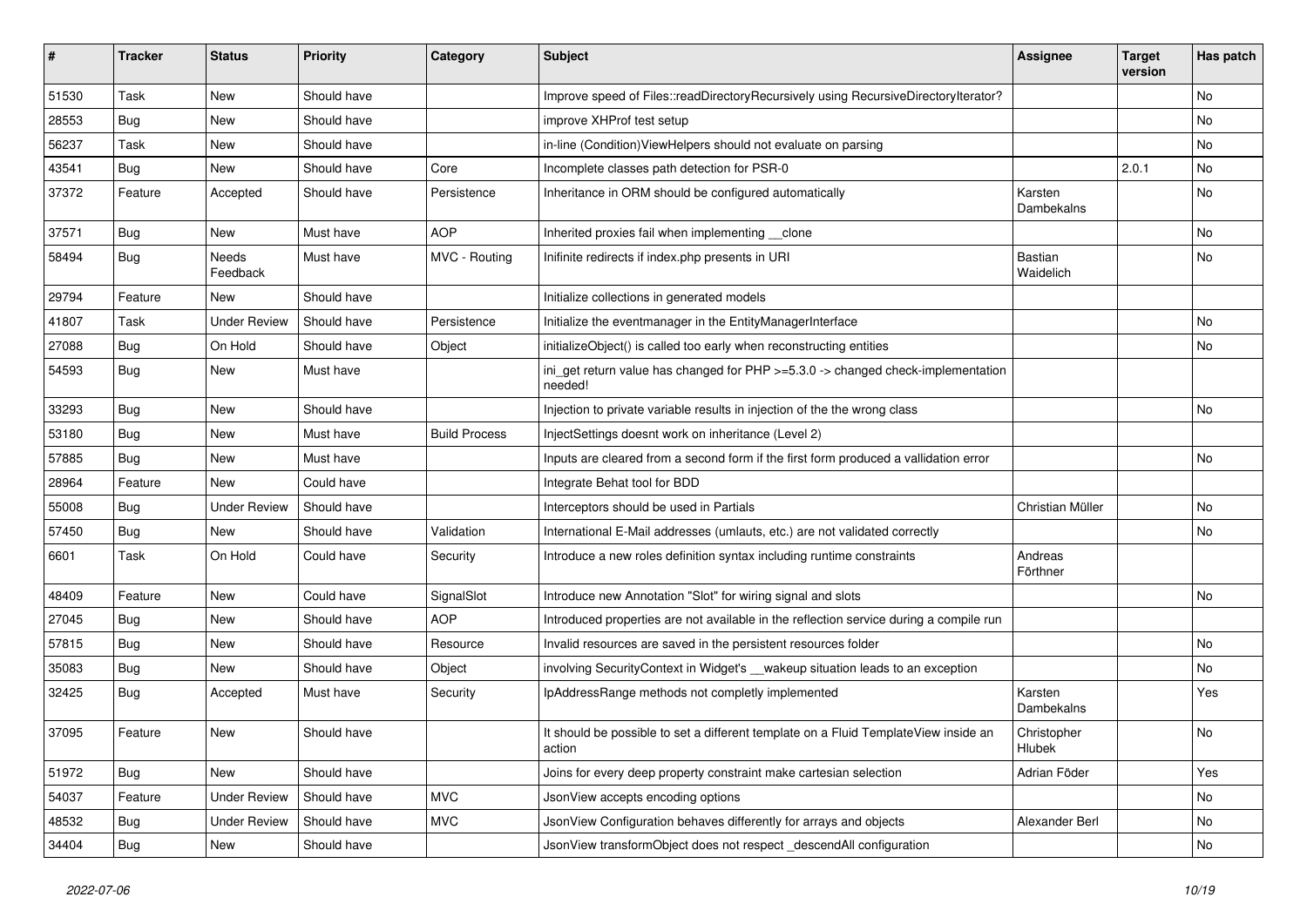| $\vert$ # | <b>Tracker</b> | <b>Status</b>            | <b>Priority</b>      | Category           | <b>Subject</b>                                                                   | Assignee              | <b>Target</b><br>version | Has patch |
|-----------|----------------|--------------------------|----------------------|--------------------|----------------------------------------------------------------------------------|-----------------------|--------------------------|-----------|
| 50869     | <b>Bug</b>     | New                      | Could have           |                    | key() invoked on object                                                          |                       |                          | <b>No</b> |
| 56555     | Bug            | New                      | Should have          |                    | Kickstart creates wrong labels in New.html                                       |                       |                          |           |
| 32294     | Feature        | New                      | Should have          |                    | Lazy initialization of loggers                                                   |                       |                          | No        |
| 9861      | Feature        | Needs<br>Feedback        | Should have          | Log                | Leave logging up and running as long as possible                                 |                       |                          | No        |
| 35783     | Feature        | New                      | Should have          | Object             | Lifecycle method after property mapping                                          |                       |                          | No        |
| 8491      | Task           | <b>Needs</b><br>Feedback | Should have          | <b>ViewHelpers</b> | link.action and uri.action differ in absolute argument                           | Karsten<br>Dambekalns |                          | <b>No</b> |
| 51100     | Feature        | New                      | Must have            | <b>ViewHelpers</b> | Links with absolute URI should have the option of URI Scheme                     |                       |                          | <b>No</b> |
| 42408     | Story          | New                      | Could have           |                    | Locale Detection / Selection                                                     |                       | 2.1                      |           |
| 60095     | Feature        | Under Review             | Should have          | Configuration      | LockManager's LockHoldingStackPage should be configurable                        |                       |                          | <b>No</b> |
| 46097     | Bug            | New                      | Must have            | Session            | Logged in user gets session of an other logged in user                           | Robert Lemke          |                          | No        |
| 44563     | Feature        | <b>New</b>               | Should have          | Security           | Logged in users via HTTP Basic always get re-authenticated                       |                       |                          | <b>No</b> |
| 47859     | Task           | Accepted                 | Should have          | Security           | Logging: Do not log all decisions in \TYPO3\Flow\Security\Aspect\LoggingAspect   | Robert Lemke          |                          | <b>No</b> |
| 33394     | Feature        | Needs<br>Feedback        | Should have          | Core               | Logical expression parser for BooleanNode                                        | <b>Tobias Liebig</b>  |                          | <b>No</b> |
| 53971     | Feature        | <b>New</b>               | Should have          |                    | Login functionality                                                              |                       |                          |           |
| 34816     | Feature        | New                      | Should have          | Security           | Long text encryption                                                             |                       |                          | <b>No</b> |
| 47191     | Feature        | Under Review             | Should have          | Validation         | Make (property) Validators aware of parent class and the property they belong to |                       |                          | <b>No</b> |
| 44375     | Task           | Accepted                 | Should have          | Persistence        | Make all persistence reads go through repositories                               | Karsten<br>Dambekalns |                          | <b>No</b> |
| 37373     | Feature        | <b>Under Review</b>      | Should have          | Configuration      | Make annotation overrides / "injection" via Objects.yaml possible                | Marc Neuhaus          |                          | <b>No</b> |
| 33069     | Task           | <b>New</b>               | Should have          | Command            | Make command output sparse, implement generic verbose switch                     |                       |                          | <b>No</b> |
| 42240     | Task           | <b>New</b>               | Should have          |                    | Make Eel usable outside of TYPO3 Flow                                            |                       |                          |           |
| 47075     | Feature        | New                      | Should have          | Resource           | Make Exception more meaningful                                                   |                       |                          | <b>No</b> |
| 27607     | <b>Bug</b>     | New                      | Must have            | Core               | Make Fluid comparisons work when first element is STRING, second is NULL.        |                       |                          | <b>No</b> |
| 26658     | Task           | New                      | Won't have this time | ViewHelpers        | Make Form ViewHelpers consistent                                                 |                       |                          | No        |
| 36715     | Feature        | Accepted                 | Should have          | Persistence        | Make simultaneous use of multiple persistence backends possible                  | Karsten<br>Dambekalns |                          | <b>No</b> |
| 45103     | Feature        | New                      | Should have          | Resource           | Make static resource URI generation available outside of Fluid                   |                       |                          | No        |
| 30555     | Feature        | New                      | Could have           | Core               | Make TagBuilder more extensible                                                  |                       |                          | <b>No</b> |
| 44123     | Feature        | New                      | Should have          |                    | Make the "Flow requires the PHP setting "date.timezone"" error more beautiful    |                       |                          | No        |
| 28549     | <b>Bug</b>     | <b>New</b>               | Should have          |                    | make widgets cacheable, i.e. not implement childnodeaccess interface             |                       |                          | No        |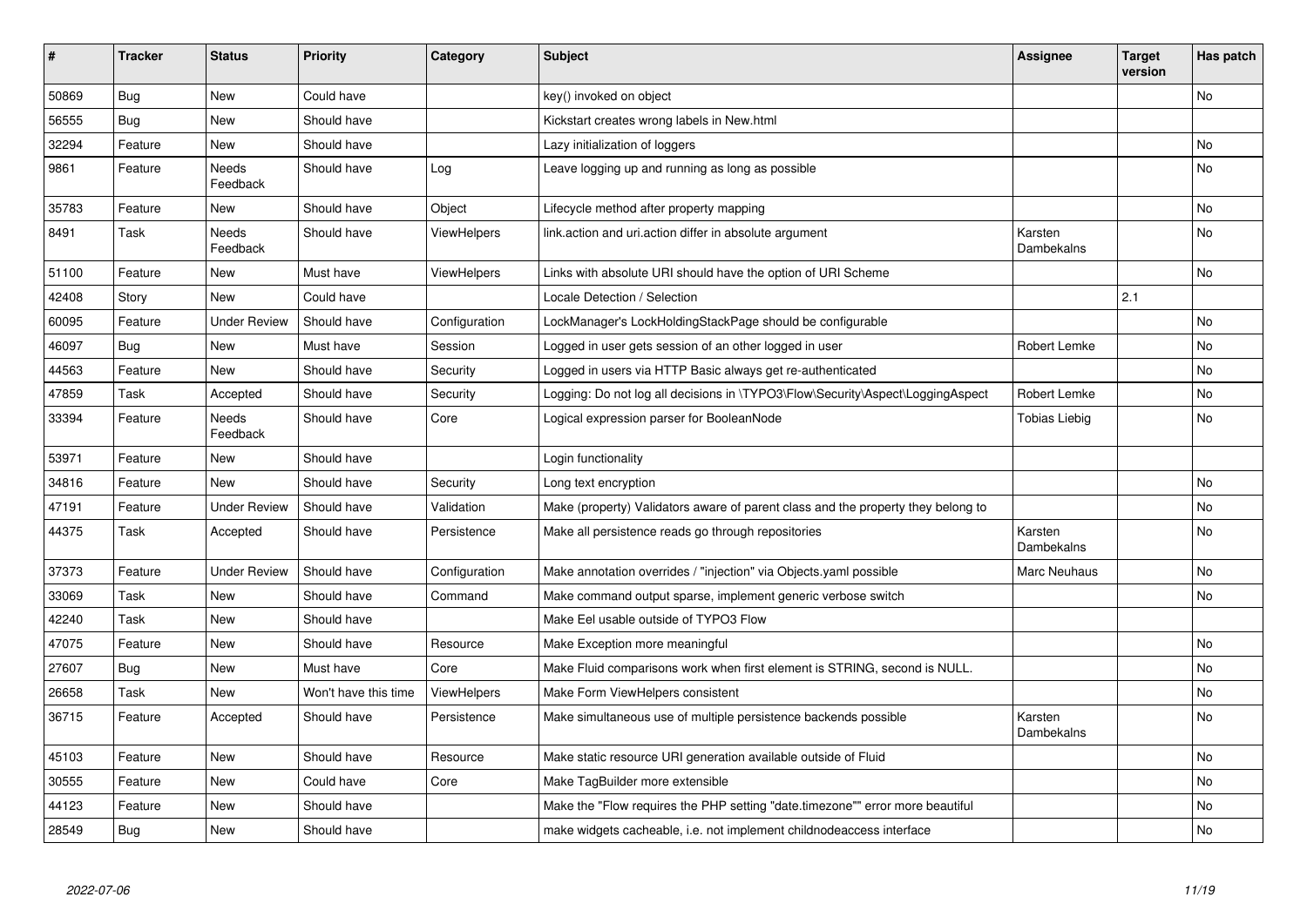| #     | <b>Tracker</b> | <b>Status</b>       | <b>Priority</b> | Category                  | Subject                                                                                           | <b>Assignee</b>        | <b>Target</b><br>version | Has patch |
|-------|----------------|---------------------|-----------------|---------------------------|---------------------------------------------------------------------------------------------------|------------------------|--------------------------|-----------|
| 47456 | Feature        | <b>New</b>          | Should have     | Validation                | ManyToOne and OneToOne Relations of Objects passed as Action Argument are<br>loaded automatically |                        |                          | No        |
| 44542 | Task           | New                 | Should have     | Documentation -           | Mention the risk of requestPatterns regarding foreign package's SecurityContext<br>usage          | Adrian Föder           |                          | No        |
| 59244 | Feature        | New                 | Should have     |                           | Message or Container needs context                                                                |                        |                          | No        |
| 41029 | <b>Bug</b>     | Accepted            | Should have     | Security                  | Method security is also evaluating abstract classes                                               | Karsten<br>Dambekalns  |                          | <b>No</b> |
| 49373 | Bug            | <b>New</b>          | Must have       | Security                  | Methods policy with key "Controllers" is ignored                                                  |                        |                          | No        |
| 52014 | <b>Bug</b>     | New                 | Should have     | Persistence               | Migration makes fields NOT NULL even though not true                                              |                        |                          | No        |
| 39609 | Feature        | Accepted            | Should have     | - Migrations -            | <b>Migration Version</b>                                                                          | Karsten<br>Dambekalns  |                          | <b>No</b> |
| 43190 | Bug            | Accepted            | Should have     | Persistence               | Misleading exception message for incompatible database structure                                  | Karsten<br>Dambekalns  | 2.0.1                    | <b>No</b> |
| 57972 | <b>Bug</b>     | <b>New</b>          | Should have     | Documentation             | Missing @ManyToOne in example for resource                                                        |                        |                          | No        |
| 38004 | <b>Bug</b>     | Accepted            | Should have     | Documentation             | Missing CheatSheet folder for Getting Started manual                                              | Karsten<br>Dambekalns  | 1.1.1                    | <b>No</b> |
| 40555 | Feature        | Accepted            | Must have       | Core                      | Missing command arguments parameter in<br>Core\Booting\Scripts::executeCommand()                  | Karsten<br>Dambekalns  |                          | Yes       |
| 48296 | Task           | Needs<br>Feedback   | Should have     |                           | Missing method in ExceptionHandlerInterface                                                       |                        |                          | <b>No</b> |
| 40998 | <b>Bug</b>     | <b>Under Review</b> | Should have     | <b>ViewHelpers</b>        | Missing parent request namespaces in form field name prefix                                       | Sebastian<br>Kurfuerst | 1.1.1                    | No        |
| 54458 | <b>Bug</b>     | <b>New</b>          | Should have     | Package                   | Missing Version Number in packages                                                                |                        |                          | No        |
| 42397 | Feature        | New                 | Should have     |                           | Missing viewhelper for general links                                                              |                        |                          | No        |
| 35781 | Feature        | New                 | Should have     | Validation                | Model validation                                                                                  |                        |                          | No        |
| 40824 | <b>Bug</b>     | Needs<br>Feedback   | Should have     |                           | Modified action controller methods not detected properly                                          | Andreas<br>Förthner    |                          | No        |
| 53620 | <b>Bug</b>     | New                 | Should have     | Package                   | Move Classes/TYPO3/Flow/Composer to own Package                                                   |                        |                          | No        |
| 44396 | Task           | Accepted            | Should have     | Persistence               | Move Doctrine ORM integration onto own namespace                                                  | Karsten<br>Dambekalns  |                          | No        |
| 59322 | <b>Bug</b>     | New                 | Should have     | Persistence               | Mssing field exception should show missing migrations as well                                     |                        |                          | No        |
| 33628 | <b>Bug</b>     | Needs<br>Feedback   | Must have       | ViewHelpers               | Multicheckboxes (multiselect) for Collections don't work                                          | Christian Müller       |                          | No        |
| 40064 | <b>Bug</b>     | <b>New</b>          | Must have       | ViewHelpers               | Multiselect is not getting persisted                                                              |                        |                          | No        |
| 26745 | Feature        | New                 | Should have     | <b>MVC</b>                | MVC should know about entities lying in the session                                               |                        |                          | No        |
| 58894 | <b>Bug</b>     | New                 | Must have       | Error Handler<br>Report - | MySQL max key length exceeded during Neos setup                                                   |                        | 2.x                      | No        |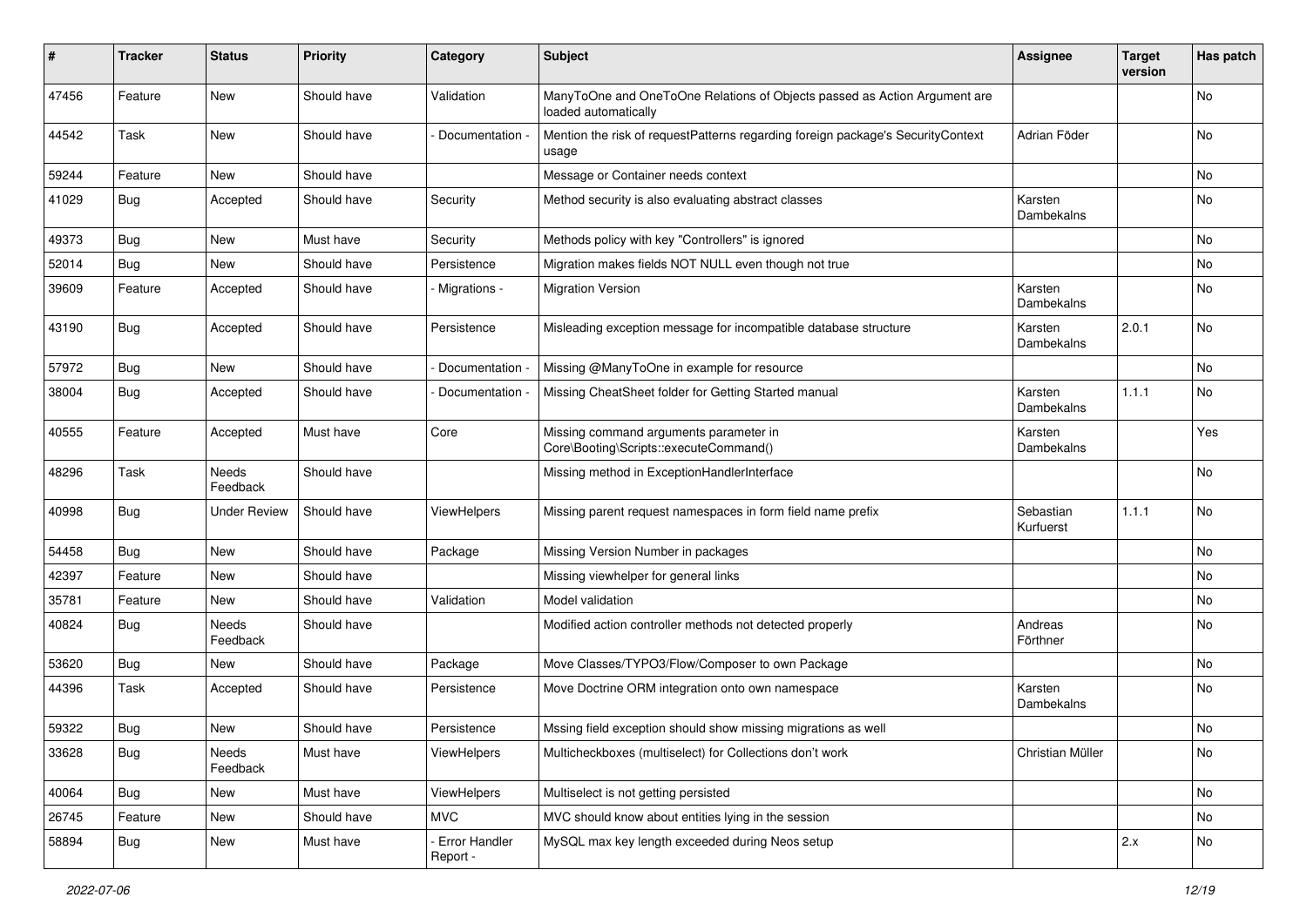| ∦     | <b>Tracker</b> | <b>Status</b>       | <b>Priority</b> | Category           | <b>Subject</b>                                                                                              | <b>Assignee</b>             | <b>Target</b><br>version | Has patch |
|-------|----------------|---------------------|-----------------|--------------------|-------------------------------------------------------------------------------------------------------------|-----------------------------|--------------------------|-----------|
| 31262 | Feature        | New                 | Should have     | Object             | Named arguments in Objects yaml for constructor arguments                                                   |                             |                          | <b>No</b> |
| 40283 | <b>Bug</b>     | New                 | Should have     | Object             | New constructor in grandparent class not called                                                             |                             |                          | No        |
| 30425 | Bug            | New                 | Should have     | Security           | New methods are not updated in Policies during Development                                                  |                             |                          |           |
| 36559 | Feature        | New                 | Could have      |                    | New widget progress bar                                                                                     |                             |                          | Yes       |
| 54451 | Bug            | New                 | Must have       |                    | No functionality at Apache environments with suexec                                                         |                             |                          | No        |
| 33078 | Bug            | New                 | Should have     | Security           | No Redirect to Login                                                                                        |                             |                          | No        |
| 34674 | Feature        | Accepted            | Should have     | <b>MVC</b>         | NotFoundView is not injected in ActionController                                                            | Robert Lemke                |                          | No        |
| 49566 | <b>Bug</b>     | <b>New</b>          | Should have     | Property           | NULL source values are not handled correctly                                                                | Adrian Föder                |                          | No        |
| 37302 | <b>Bug</b>     | Needs<br>Feedback   | Should have     | Validation         | NumberValidator                                                                                             | Carsten Bleicker            |                          | <b>No</b> |
| 49372 | <b>Bug</b>     | New                 | Should have     |                    | ObjectConverter ignores implemented interface when mapping subtype                                          |                             |                          | No        |
| 47331 | Bug            | Accepted            | Must have       | Object             | ObjectManager shutdown with Dependency Injection Proxy causes fatal errors                                  |                             | 2.0.1                    | No        |
| 13559 | <b>Bug</b>     | Accepted            | Should have     | Persistence        | ObjectSerializer failes with persistent objects within arrays                                               | Karsten<br>Dambekalns       |                          | No        |
| 56036 | Feature        | <b>New</b>          | Should have     |                    | Optimize autoloading                                                                                        |                             |                          | <b>No</b> |
| 56486 | Feature        | New                 | Should have     |                    | Optimize the ObjectManager for performance                                                                  |                             |                          | No        |
| 5933  | Feature        | Accepted            | Should have     | <b>ViewHelpers</b> | Optional section rendering                                                                                  | Sebastian<br>Kurfuerst      |                          | <b>No</b> |
| 46974 | <b>Bug</b>     | Accepted            | Should have     | Object             | Original and Proxy class in one file makes it difficult to reach 100% code coverage<br>for functional tests | Christian Müller            |                          | No        |
| 36804 | Bug            | <b>New</b>          | Should have     | Persistence        | Orphaned entities within aggregates are not removed                                                         |                             |                          | <b>No</b> |
| 51847 | Bug            | New                 | Should have     | Reflection         | Overiding controller actions with other required parameter sets results in fatal error.                     |                             | 2.x                      | No        |
| 58927 | <b>Bug</b>     | <b>New</b>          | Should have     | Security           | Overlapping ressouce definitions in Policy yaml resolved incorrectly                                        |                             | 2.1                      | <b>No</b> |
| 45413 | Bug            | <b>Under Review</b> | Should have     |                    | Overriding boolean properties using Objects yaml is broken                                                  |                             |                          |           |
| 30418 | Feature        | <b>New</b>          | Should have     | Core               | Package bootstrapping following dependencies                                                                |                             |                          |           |
| 5774  | Feature        | New                 | Should have     | Package            | Package Manager should clear all cache entries tagged with %PACKAGE%                                        |                             |                          |           |
| 45386 | <b>Bug</b>     | <b>New</b>          | Could have      |                    | Package::buildArrayOfClassFiles tries to determine class names from file paths                              |                             |                          | <b>No</b> |
| 54549 | Bug            | New                 | Must have       |                    | PackageManager::createPackage is incompatible to PackageManagerInterface                                    |                             |                          | No        |
| 60271 | Feature        | <b>New</b>          | Should have     |                    | Paginate viewhelper, should also support arrays                                                             |                             |                          | No        |
| 53806 | <b>Bug</b>     | Under Review        | Should have     | Widgets            | Paginate widget maximumNumberOfLinks rendering wrong number of links                                        | <b>Bastian</b><br>Waidelich |                          | No        |
| 36655 | Bug            | New                 | Should have     | Widgets            | Pagination Links                                                                                            |                             |                          | No        |
| 56074 | <b>Bug</b>     | New                 | Should have     |                    | Parse errors cause meaningless Flow exception messages.                                                     | Adrian Föder                | 2.x                      |           |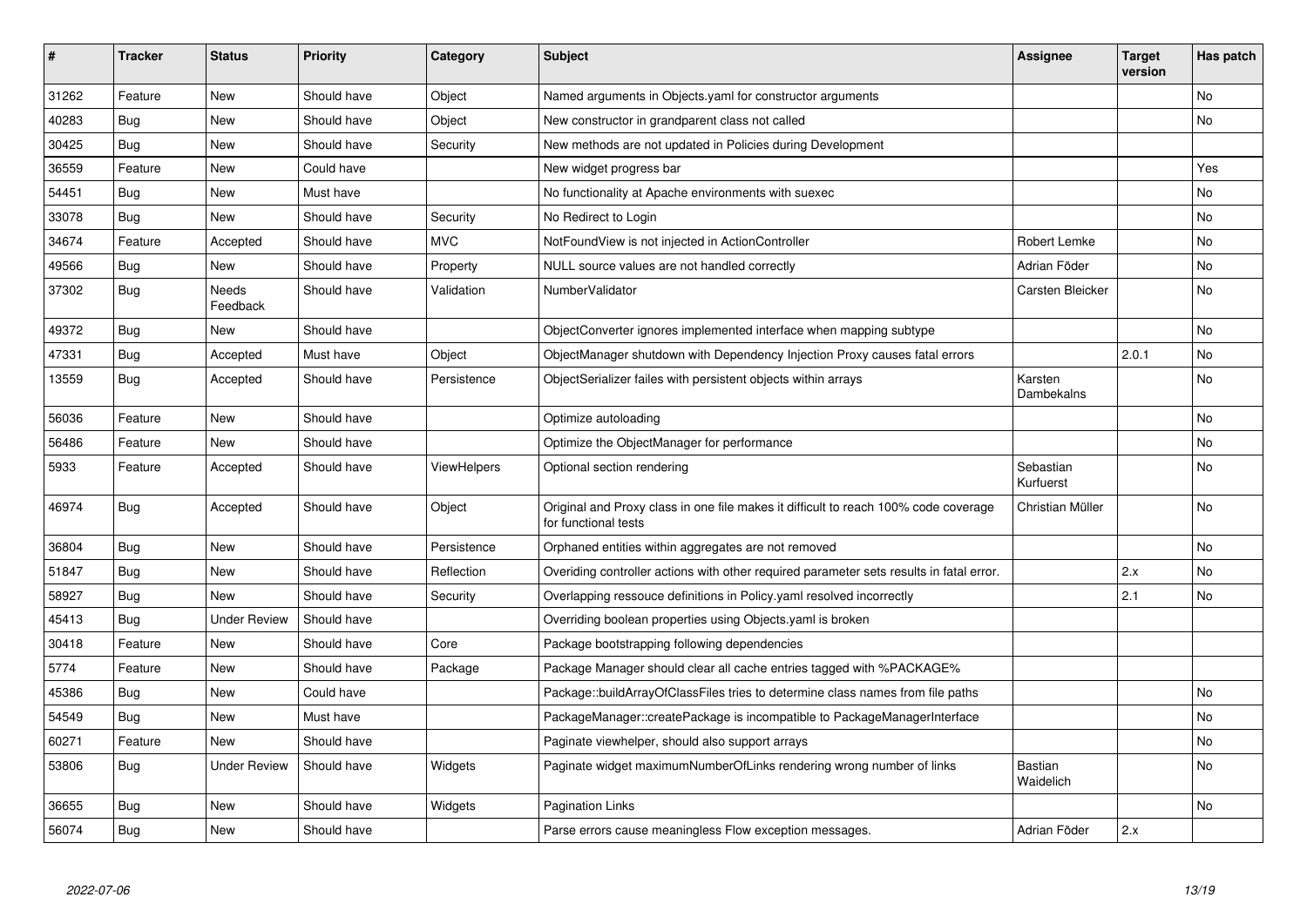| ∦     | <b>Tracker</b> | <b>Status</b>       | <b>Priority</b> | Category        | Subject                                                                                                                                           | <b>Assignee</b>        | <b>Target</b><br>version | Has patch |
|-------|----------------|---------------------|-----------------|-----------------|---------------------------------------------------------------------------------------------------------------------------------------------------|------------------------|--------------------------|-----------|
| 27721 | <b>Bug</b>     | Needs<br>Feedback   | Should have     | Resource        | Permissions of uploaded resources not correct                                                                                                     | Karsten<br>Dambekalns  |                          | No        |
| 57374 | Bug            | New                 | Should have     | Session         | Persisted entities saved in session are not resolved                                                                                              |                        | 2.x                      | No        |
| 45384 | <b>Bug</b>     | New                 | Must have       | Widgets         | Persisted entity object in widget-configuration cannot be deserialized (after reload)                                                             |                        | 2.0.1                    | No        |
| 56601 | Bug            | <b>Under Review</b> | Must have       |                 | PersistenceManager wrong handling of ORM\ld                                                                                                       |                        |                          | No        |
| 45669 | <b>Bug</b>     | New                 | Should have     |                 | PersistentObjectConverter does not convert ValueObjects by identity                                                                               |                        |                          | No.       |
| 56859 | <b>Bug</b>     | New                 | Should have     |                 | PHP Warning: TYPO3 Flow Error Exception.php not present in Data/Temporary                                                                         |                        |                          |           |
| 52185 | Bug            | New                 | Could have      | Utility         | PositionalArraySorter should detect recursive dependencies                                                                                        |                        |                          | No        |
| 28052 | Feature        | On Hold             | Should have     | Security        | Possibility to enable or disable accounts                                                                                                         | Julian Kleinhans       |                          | No        |
| 48862 | Feature        | New                 | Should have     | Monitor         | Possibility to exclude package from file monitoring                                                                                               |                        |                          | No        |
| 31484 | Feature        | Needs<br>Feedback   | Could have      |                 | possibility to modify inner workings of proxy class builder                                                                                       |                        |                          | No        |
| 44078 | Task           | New                 | Should have     |                 | Probably false behavior in symlinked environment                                                                                                  |                        |                          |           |
| 9968  | Feature        | New                 | Should have     | Security        | Promote security publishing configuration automatically when persisting models                                                                    | Andreas<br>Förthner    |                          |           |
| 38038 | Task           | Accepted            | Should have     | Documentation - | Proofread FLOW3 manual                                                                                                                            | Ryan J. Peterson       |                          | No.       |
| 59858 | Bug            | New                 | Must have       |                 | Property <path>\CoffeeBean::\$Persistence Object Identifier does not exist</path>                                                                 |                        | 2.x                      |           |
| 56107 | Bug            | New                 | Should have     | Property        | Property mapping configuration only supports one wildcard at a time                                                                               |                        |                          | No        |
| 47637 | <b>Bug</b>     | New                 | Should have     |                 | Property with @ORM\Column(nullable=true,type="decimal",scale=2) results as type<br>"string" in Collection Objects and not as expected as "double" |                        |                          |           |
| 34134 | <b>Bug</b>     | Needs<br>Feedback   | Should have     | Property        | PropertyMapper throws unnecessary exception                                                                                                       | Christian Müller       |                          | Yes       |
| 50342 | <b>Bug</b>     | New                 | Could have      |                 | PropertyMapper: Use of interface method before implementation check                                                                               |                        |                          | No        |
| 37292 | <b>Bug</b>     | <b>Under Review</b> | Should have     | Property        | PropertyMappingConfiguration::mapUnknownProperties is not passed down to<br>Subconfiguration                                                      | Sebastian<br>Kurfuerst |                          | Yes       |
| 29202 | Task           | New                 | Should have     | Documentation   | Provide a Cherokee Server Configuration for FLOW3                                                                                                 |                        |                          |           |
| 8923  | Task           | <b>Under Review</b> | Could have      | Documentation - | Provide a Nginx Server Configuration for FLOW3                                                                                                    | Christian Müller       | 1.1.1                    | No        |
| 6603  | Feature        | New                 | Must have       | Security        | Provide a policy management API                                                                                                                   | Andreas<br>Förthner    |                          |           |
| 28074 | Feature        | Needs<br>Feedback   | Should have     |                 | Provide a shell script that installs Phoenix or FLOW3 from git                                                                                    | Markus Bucher          |                          | No        |
| 52590 | Feature        | New                 | Should have     |                 | Provide a way to get the Doctrine QueryBuilder                                                                                                    |                        |                          | No        |
| 29258 | Feature        | Needs<br>Feedback   | Should have     |                 | Provide a way to override classes by environment                                                                                                  |                        |                          | No        |
| 2817  | Feature        | Needs<br>Feedback   | Should have     | <b>MVC</b>      | Provide safeguard for preventing multiple submits of a form                                                                                       |                        |                          | No        |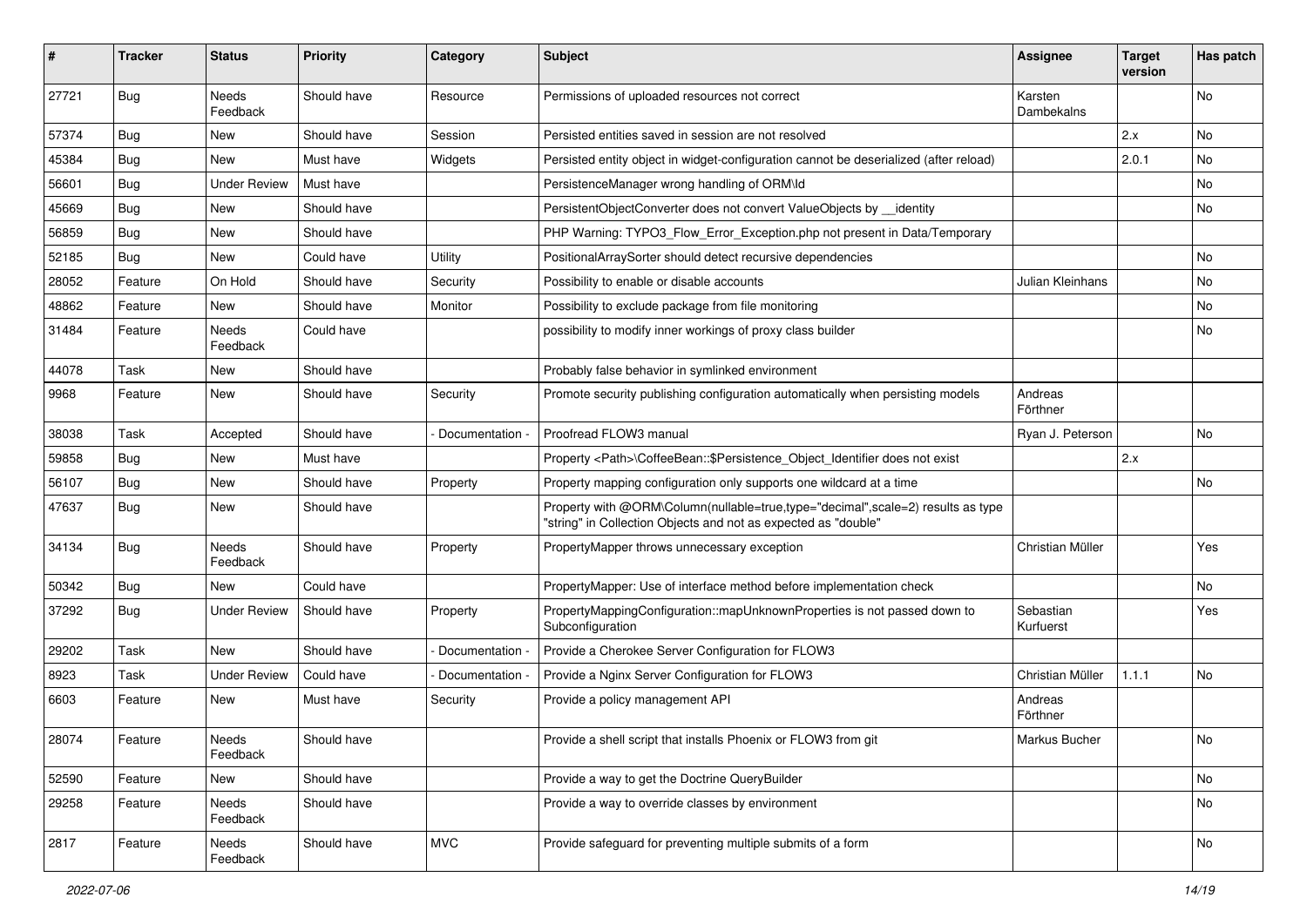| ∦     | <b>Tracker</b> | <b>Status</b>       | <b>Priority</b> | Category           | Subject                                                                                                                                                 | <b>Assignee</b>        | <b>Target</b><br>version | Has patch |
|-------|----------------|---------------------|-----------------|--------------------|---------------------------------------------------------------------------------------------------------------------------------------------------------|------------------------|--------------------------|-----------|
| 29476 | Feature        | <b>New</b>          | Should have     |                    | Provider rendering time and query count for request                                                                                                     |                        |                          |           |
| 34879 | <b>Bug</b>     | Accepted            | Must have       | Persistence        | Proxied object is not update()able                                                                                                                      | Karsten<br>Dambekalns  |                          | No        |
| 42101 | Bug            | <b>New</b>          | Must have       | Object             | Proxyclasses are not rebuild in Development context unless cache is empty                                                                               |                        | 2.0.1                    | No        |
| 9537  | Feature        | New                 | Should have     | Persistence        | Query criterions should be able to compare whole objects                                                                                                |                        |                          |           |
| 34682 | <b>Bug</b>     | Under Review        | Should have     | <b>ViewHelpers</b> | Radio Button missing checked on validation error                                                                                                        |                        |                          | <b>No</b> |
| 44738 | Feature        | New                 | Must have       | Validation         | Re-Validation of argument's custom validators                                                                                                           |                        |                          | No        |
| 36634 | <b>Bug</b>     | New                 | Should have     |                    | Reconstituted entities do not have their properties set when initializeObject() is<br>called                                                            |                        |                          | No        |
| 36633 | Bug            | <b>New</b>          | Should have     |                    | Reconstituted entities should not have the FLOW3_Persistence_clone property set                                                                         |                        |                          | No        |
| 43947 | <b>Bug</b>     | New                 | Should have     |                    | Redirect to login after Session timeout                                                                                                                 |                        |                          | No        |
| 36509 | Feature        | <b>New</b>          | Should have     |                    | redirectToUri to an uri with acl forces a 403 because of missing csrf token.                                                                            |                        |                          | No        |
| 25907 | Task           | New                 | Should have     | <b>MVC</b>         | Referrer should only contain the URI of the previous request                                                                                            |                        |                          |           |
| 39791 | <b>Bug</b>     | <b>New</b>          | Must have       | Reflection         | Reflection data of old aspect is not removed                                                                                                            |                        | 1.1.1                    | No        |
| 26767 | Feature        | New                 | Should have     | Reflection         | Reflection method to get a method return type and documentation                                                                                         |                        |                          |           |
| 47325 | <b>Bug</b>     | <b>Under Review</b> | Should have     | Reflection         | ReflectionData and classSchema caches need not be freezable                                                                                             |                        | 2.0.1                    | No        |
| 10678 | Bug            | New                 | Must have       | Reflection         | ReflectionService doesn't reflect methods of child classes correctly when they get<br>reflected before their parent class in the initialization process |                        |                          |           |
| 39936 | Feature        | New                 | Should have     | ViewHelpers        | registerTagAttribute should handle default values                                                                                                       |                        |                          | No        |
| 45272 | <b>Bug</b>     | New                 | Should have     |                    | Related Value Objects get deleted by default cascading                                                                                                  |                        |                          | No        |
| 54046 | Bug            | New                 | Must have       | Persistence        | Removal of ValueObjects from a ManyToMany relationship is not possible                                                                                  |                        | 2.1                      | No        |
| 47858 | <b>Bug</b>     | Needs<br>Feedback   | Should have     | Package            | Remove .htaccess from Composer Installer Essentials                                                                                                     | Christopher<br>Hlubek  | 2.0.1                    | No        |
| 46244 | Bug            | <b>Under Review</b> | Should have     |                    | Remove call to PHP_BINDIR in CoreCommandController                                                                                                      |                        |                          |           |
| 43930 | Task           | Needs<br>Feedback   | Should have     |                    | Remove canRender() completely?!                                                                                                                         | Sebastian<br>Kurfuerst |                          | No        |
| 42743 | Task           | New                 | Should have     |                    | Remove inline style for hidden form fields                                                                                                              |                        |                          | No        |
| 39253 | Feature        | Accepted            | Should have     | Resource           | Remove mirroring mode option and code                                                                                                                   | Karsten<br>Dambekalns  |                          | No        |
| 43071 | Task           | New                 | Should have     |                    | Remove TOKENS for adding fallback teplates in B                                                                                                         |                        |                          | No        |
| 43072 | Task           | New                 | Should have     | View               | Remove TOKENS for adding templates fallback in Backporter                                                                                               |                        |                          | No        |
| 48429 | Bug            | New                 | Should have     |                    | Remove- and update-actions on repository are not persisted                                                                                              |                        |                          | No        |
| 54195 | Task           | New                 | Should have     | <b>ViewHelpers</b> | Rename and move FormViewHelper's errorClass value, currently 'f3-form-error'                                                                            | Adrian Föder           |                          | No        |
| 54373 | Task           | New                 | Should have     |                    | Rename Arrays::removeEmptyElementsRecursively to<br>removeNullElementsRecursively                                                                       |                        |                          |           |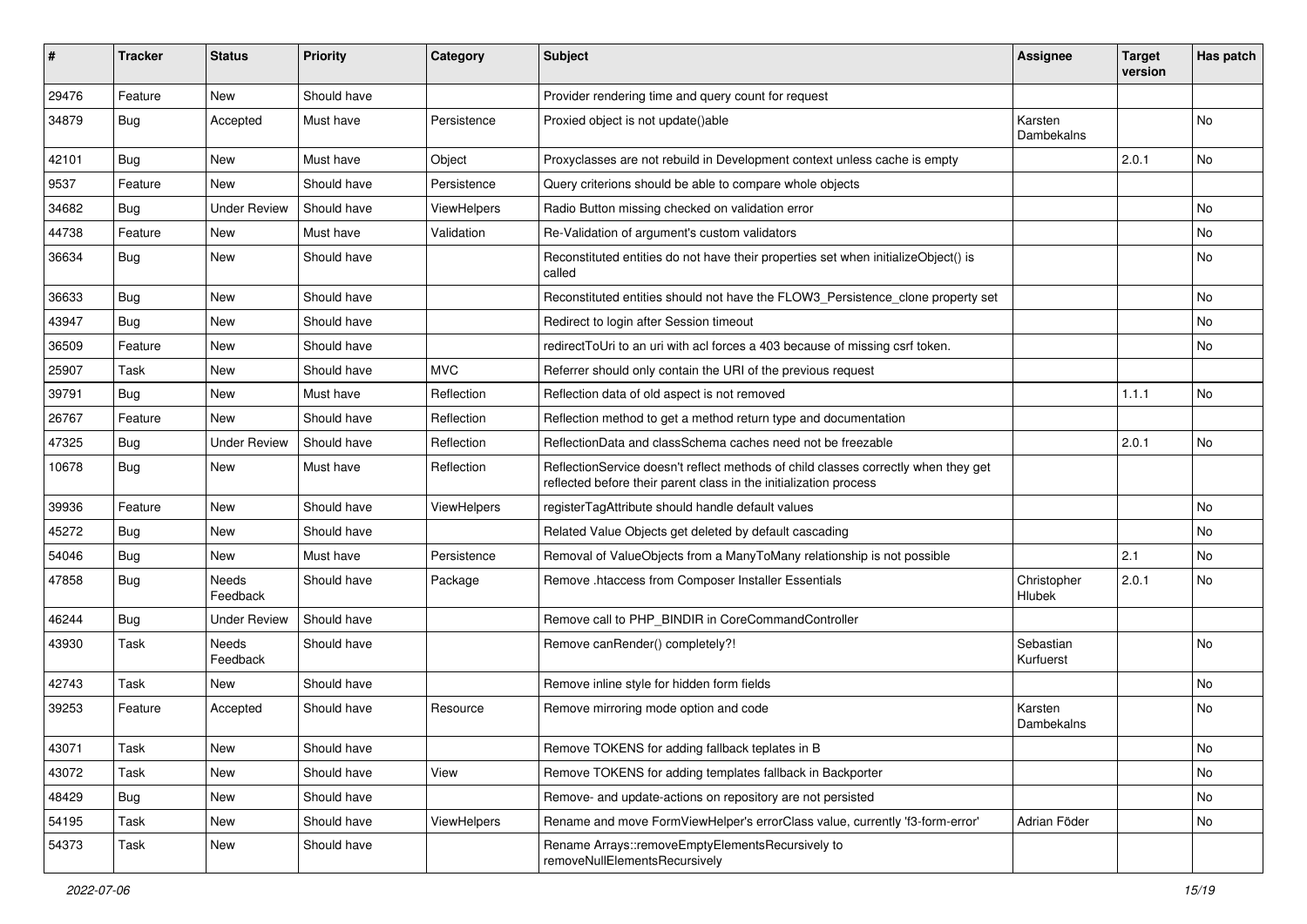| ∦     | <b>Tracker</b> | <b>Status</b>       | <b>Priority</b> | Category      | Subject                                                                                   | <b>Assignee</b>       | <b>Target</b><br>version | Has patch |
|-------|----------------|---------------------|-----------------|---------------|-------------------------------------------------------------------------------------------|-----------------------|--------------------------|-----------|
| 61043 | Task           | New                 | Should have     | Reflection    | Rename ClassSchema to ModelSchema                                                         |                       |                          | <b>No</b> |
| 30423 | Feature        | New                 | Should have     | <b>MVC</b>    | Rendering template of other action without forward                                        |                       |                          | No        |
| 55953 | Task           | New                 | Could have      | Persistence   | Repair and streamline ValueObject support                                                 |                       |                          | No        |
| 41508 | Task           | <b>Under Review</b> | Should have     |               | Replace Jasmine by Buster.js                                                              |                       |                          |           |
| 44184 | Bug            | New                 | Should have     | <b>MVC</b>    | Request arguments are not merged correctly for single object actions                      |                       | 2.0.1                    | No        |
| 44186 | Bug            | New                 | Should have     | <b>MVC</b>    | Request does not accept custom Content-Type                                               |                       | 2.0.1                    | <b>No</b> |
| 37279 | Feature        | New                 | Should have     | Property      | Request PropertyMapping                                                                   |                       |                          | No        |
| 45100 | Feature        | <b>Under Review</b> | Should have     |               | RequestDispatchingAspect should check if entry point can handle current request           | Christopher<br>Hlubek |                          |           |
| 52938 | Bug            | New                 | Should have     |               | Resource stream wrapper doesn't work with foreign package                                 |                       |                          |           |
| 38369 | Bug            | New                 | Must have       | View          | Resource ViewHelpers should not fall back to request package                              |                       |                          | <b>No</b> |
| 58996 | Bug            | New                 | Should have     |               | ResourceManager adding to persistence                                                     |                       |                          | No        |
| 42888 | <b>Bug</b>     | Needs<br>Feedback   | Should have     | Resource      | ResourceManager chokes on non existing files                                              |                       |                          | No        |
| 64342 | <b>Bug</b>     | New                 | Should have     |               | ResourceManager->deleteResource() leaves database entry                                   |                       |                          |           |
| 54403 | <b>Bug</b>     | New                 | Should have     |               | Resources remade when parent record updated                                               |                       |                          |           |
| 35420 | Suggestion     | New                 | Should have     |               | Review use of try / catch in the Security Framework                                       | Andreas<br>Förthner   |                          |           |
| 62009 | Bug            | New                 | Should have     |               | Rewrite URI Filename could be empty                                                       |                       |                          |           |
| 33215 | Feature        | New                 | Should have     |               | RFC: Dynamic values in ObjectAccess paths                                                 |                       |                          | <b>No</b> |
| 34133 | Feature        | New                 | Could have      | Property      | RFC: Handle Semicolons in Path part of URIs as Scoped Path Parameters                     |                       |                          | No        |
| 55957 | Task           | New                 | Should have     | <b>AOP</b>    | RFC: Optimize AOP proxies                                                                 |                       |                          | <b>No</b> |
| 39788 | Feature        | New                 | Could have      | Validation    | RFC: Repository based NotExistsValidator                                                  |                       |                          | No        |
| 55958 | Task           | New                 | Should have     |               | RFC: Use PHP 5.4 closure features for direct ObjectAccess                                 |                       |                          | <b>No</b> |
| 49039 | Feature        | New                 | Could have      | Log           | RFC: Use PSR-3 logger interface in Flow                                                   |                       |                          | <b>No</b> |
| 49423 | <b>Bug</b>     | New                 | Must have       |               | Role name and packageKey are not accessible                                               |                       |                          | No        |
| 54589 | <b>Bug</b>     | New                 | Should have     | Security      | Role parent is not removed from roles MM table                                            |                       |                          | <b>No</b> |
| 49780 | <b>Bug</b>     | New                 | Should have     | Security      | Roles are not synchronized                                                                |                       |                          | No        |
| 50395 | <b>Bug</b>     | Accepted            | Should have     | MVC - Routing | Route cache caches routes for non dispatchable requests                                   | Bastian<br>Waidelich  |                          | No        |
| 45917 | Bug            | New                 | Should have     | MVC - Routing | RoutePartHandler transliteration must be improved                                         |                       |                          | No        |
| 44891 | Feature        | New                 | Should have     | MVC - Routing | Routes should be able to enforce http/https protocol                                      |                       |                          | No        |
| 39990 | <b>Bug</b>     | New                 | Should have     | Core          | Same form twice in one template: hidden fields for empty values are only rendered<br>once |                       |                          | No        |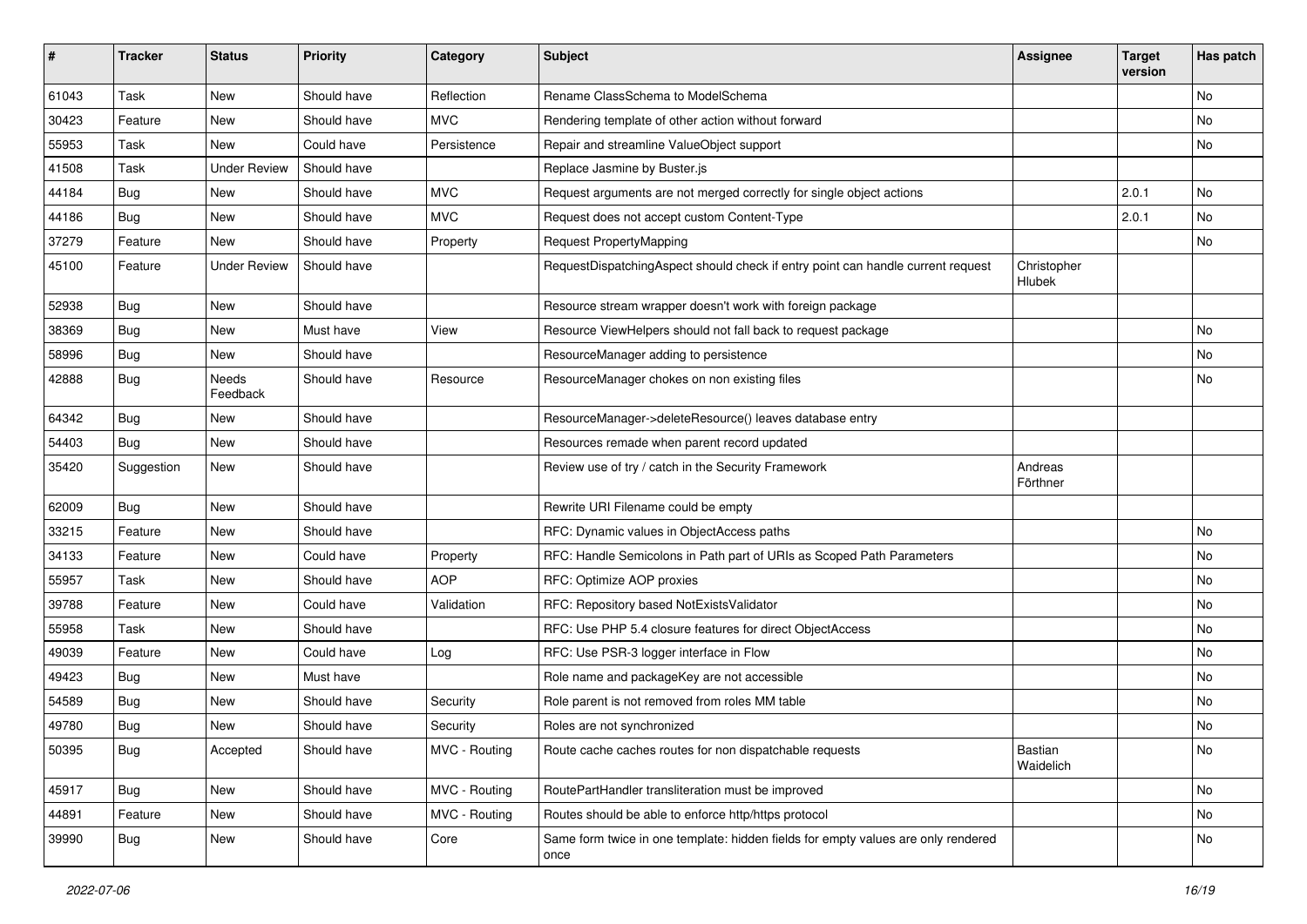| ∦     | <b>Tracker</b> | <b>Status</b>       | <b>Priority</b> | Category           | <b>Subject</b>                                                                                                               | Assignee              | <b>Target</b><br>version | Has patch |
|-------|----------------|---------------------|-----------------|--------------------|------------------------------------------------------------------------------------------------------------------------------|-----------------------|--------------------------|-----------|
| 46073 | Bug            | <b>Under Review</b> | Should have     |                    | Scripts::executeCommand must be usable outsite of TYPO3.Flow                                                                 |                       |                          | <b>No</b> |
| 31339 | Task           | On Hold             | Could have      | Documentation -    | Search                                                                                                                       |                       |                          | <b>No</b> |
| 8989  | Feature        | Needs<br>Feedback   | Could have      | View               | Search path for fluid template files                                                                                         |                       |                          | <b>No</b> |
| 32869 | Bug            | New                 | Must have       | Security           | Security config tokenClass doesnt throw exception if not found the class                                                     |                       |                          | <b>No</b> |
| 39414 | Bug            | New                 | Should have     | Documentation -    | <b>Security Documentation</b>                                                                                                |                       |                          | No        |
| 8981  | Feature        | New                 | Could have      |                    | Security/Performance: Provide Webserver Configuration file for common webservers<br>do not use .htaccess                     |                       |                          |           |
| 37227 | <b>Bug</b>     | On Hold             | Must have       | Session            | securityContext->getParty is not available in widget context                                                                 |                       |                          | <b>No</b> |
| 46210 | <b>Bug</b>     | Needs<br>Feedback   | Should have     | Session            | securityContext->getParty() in the initializeObject() method of a session-Scope<br>object throws exception on second request |                       |                          | <b>No</b> |
| 49756 | Feature        | Under Review        | Should have     |                    | Select values by array key in checkbox viewhelper                                                                            |                       |                          | <b>No</b> |
| 65424 | <b>Bug</b>     | <b>Under Review</b> | Should have     | ViewHelpers        | SelectViewHelper must respect option(Value Label)Field for arrays                                                            |                       |                          | <b>No</b> |
| 44234 | Bug            | <b>Under Review</b> | Should have     | <b>ViewHelpers</b> | selectViewHelper's sorting does not respect locale collation                                                                 |                       | 2.1                      | <b>No</b> |
| 58153 | Bug            | New                 | Should have     | <b>AOP</b>         | Session - Scope, Property with interface annotation fails at wakeup                                                          |                       | 2.1                      | No        |
| 44203 | Bug            | Needs<br>Feedback   | Should have     | Session            | Session implementation is still racy                                                                                         | Robert Lemke          | 2.0.1                    | <b>No</b> |
| 45041 | Bug            | New                 | Must have       | Command            | Set file permissions doesnt work                                                                                             |                       | 2.0.1                    | No        |
| 37846 | Feature        | New                 | Should have     | Security           | Should be able to declare more than one controllerObjectName per requestPatterns                                             |                       |                          | <b>No</b> |
| 46091 | Task           | Needs<br>Feedback   | Should have     |                    | Show source file name and position on exceptions during parsing                                                              |                       |                          | <b>No</b> |
| 44314 | Task           | Accepted            | Must have       | Security           | slightly file permissions for /Configuration/* and /Data/Persistent/EncryptionKey                                            | Karsten<br>Dambekalns |                          | <b>No</b> |
| 33465 | <b>Bug</b>     | <b>New</b>          | Should have     | Command            | Some vital commands to recover the system fail when recovery is needed                                                       |                       |                          | No        |
| 39699 | <b>Bug</b>     | Accepted            | Should have     | Cache              | SQL DDL for TYPO3\FLOW3\Cache\Backend\PdoBackend                                                                             | Karsten<br>Dambekalns |                          | <b>No</b> |
| 45623 | Bug            | <b>New</b>          | Should have     | Documentation      | SQL error when calling TYPO3. Blog Setup controller                                                                          |                       |                          | <b>No</b> |
| 38216 | Bug            | Needs<br>Feedback   | Should have     |                    | Static method calls in reflected classes refer to Original class                                                             |                       |                          | No        |
| 11039 | Bug            | Needs<br>Feedback   | Must have       |                    | Static object container injects properties to result of factory object                                                       |                       |                          | <b>No</b> |
| 56744 | Feature        | New                 | Must have       |                    | stay logged in                                                                                                               |                       |                          | No        |
| 38222 | Feature        | New                 | Could have      | Core               | Step execution signals with concrete name                                                                                    |                       |                          | No        |
| 36800 | Task           | Accepted            | Should have     | Resource           | Streamline Resource object API                                                                                               | Robert Lemke          |                          | No        |
| 37473 | <b>Bug</b>     | New                 | Must have       | - Testing -        | Subsequent Exceptions related to Doctrine Entity Manager makes it snap shut                                                  |                       |                          | No        |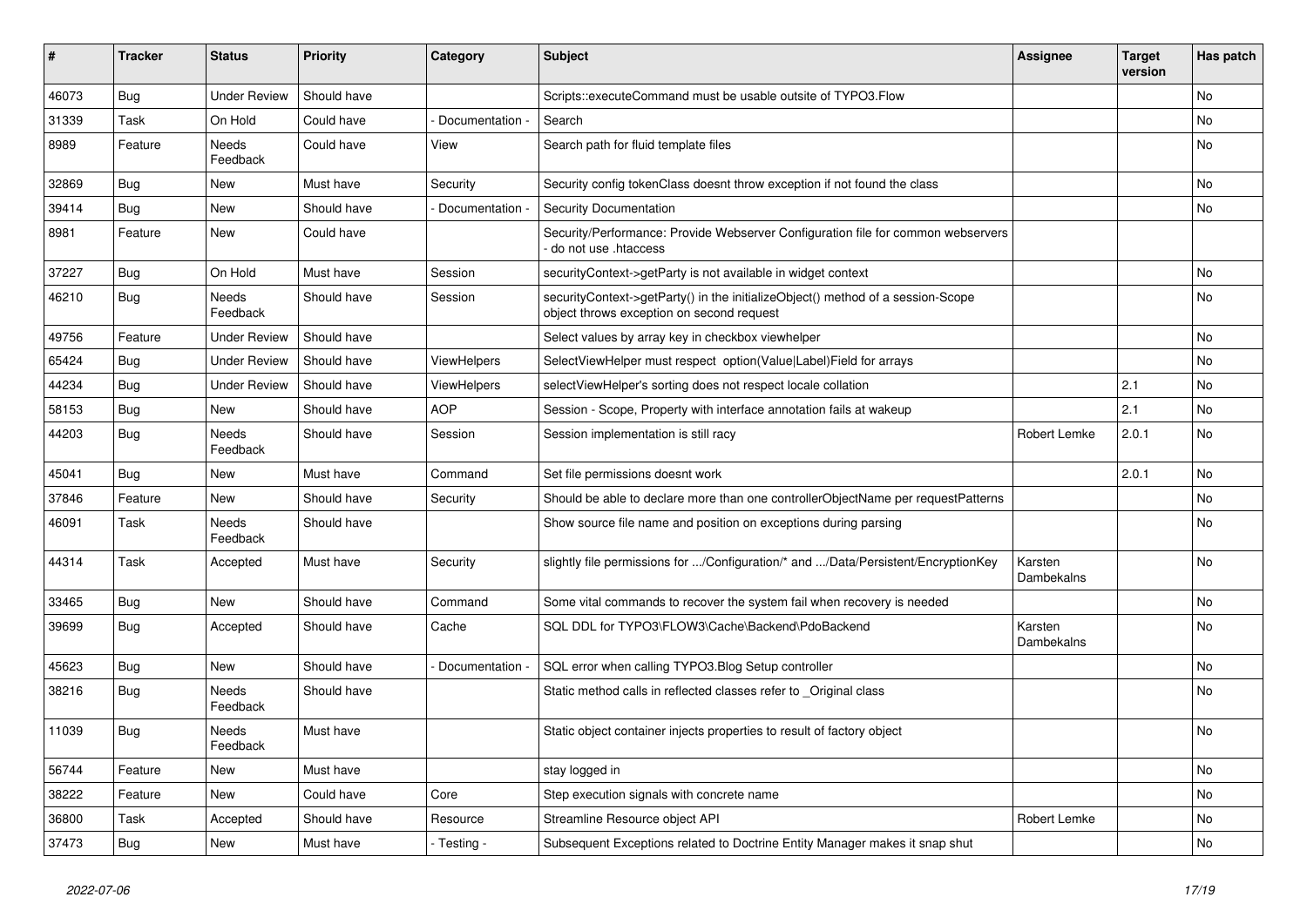| $\pmb{\#}$ | <b>Tracker</b> | <b>Status</b>       | <b>Priority</b> | Category    | <b>Subject</b>                                                                                                       | <b>Assignee</b>              | <b>Target</b><br>version | Has patch |
|------------|----------------|---------------------|-----------------|-------------|----------------------------------------------------------------------------------------------------------------------|------------------------------|--------------------------|-----------|
| 55719      | Feature        | <b>New</b>          | Could have      |             | Support additional Resource Folders                                                                                  |                              |                          | No        |
| 3728       | Feature        | New                 | Should have     | <b>MVC</b>  | Support arrays of objects as controller arguments                                                                    |                              |                          |           |
| 26765      | Feature        | Accepted            | Should have     | Reflection  | Support class schema features for every reflected class                                                              | Karsten<br>Dambekalns        |                          | No        |
| 46371      | Feature        | New                 | Should have     |             | Support compilation of static information in proxy classes                                                           | Christopher<br><b>Hlubek</b> |                          | No        |
| 41420      | Feature        | New                 | Should have     | Persistence | Support entity versioning                                                                                            |                              |                          | No        |
| 49011      | <b>Bug</b>     | <b>Under Review</b> | Should have     |             | Support executing TYPO3. Flow inside a PHAR                                                                          |                              |                          | No        |
| 9514       | Feature        | New                 | Should have     |             | Support explicit Array Arguments for ViewHelpers                                                                     |                              |                          |           |
| 9313       | Feature        | New                 | Should have     | 118n        | Support for currencies                                                                                               |                              |                          | No        |
| 62292      | Major Feature  | New                 | Should have     | 118n        | Support for entity translation                                                                                       |                              | 2.x                      | No        |
| 32106      | Feature        | Accepted            | Should have     | Property    | Support for Object source in PropertyMapper                                                                          |                              |                          | Yes       |
| 56556      | Feature        | <b>New</b>          | Should have     |             | support has Property and is Property                                                                                 |                              |                          | No        |
| 48657      | Feature        | <b>Under Review</b> | Should have     |             | support HTTP_RANGE                                                                                                   |                              |                          | No        |
| 47273      | Feature        | New                 | Should have     | Property    | Support mapping properties with differing types for setter and property                                              |                              |                          | No        |
| 3153       | Feature        | New                 | Should have     | <b>MVC</b>  | Support of action based filter rules defined by annotation.                                                          |                              |                          |           |
| 51676      | Feature        | <b>Under Review</b> | Should have     | Resource    | Support of symlinks for Resources                                                                                    |                              |                          | No        |
| 30258      | Feature        | New                 | Should have     |             | Support optional package dependencies                                                                                |                              |                          |           |
| 56916      | Feature        | <b>New</b>          | Should have     | Http        | Support PATCH request method as of RFC5789                                                                           |                              |                          | No        |
| 43424      | Feature        | <b>Under Review</b> | Should have     |             | Support subpackage when kickstarting model & repository                                                              | Karsten<br>Dambekalns        | 2.0.1                    |           |
| 4146       | Feature        | Accepted            | Should have     | Validation  | Support typed parameters for validation                                                                              | Karsten<br>Dambekalns        |                          |           |
| 45409      | Feature        | New                 | Should have     | Validation  | Support validation of abstract nested properties                                                                     |                              |                          | No        |
| 3588       | Feature        | Accepted            | Should have     | Object      | Support value objects in the Object Factory                                                                          | Robert Lemke                 |                          |           |
| 54744      | <b>Bug</b>     | New                 | Should have     | Log         | System.log contains many NOTICE Flow The argument "workspace" declared in<br>pointcut does not exist in method TYPO3 |                              |                          | No        |
| 60856      | <b>Bug</b>     | New                 | Must have       | ViewHelpers | Target attribute not supported by the form viewhelper                                                                |                              |                          | Yes       |
| 47601      | <b>Bug</b>     | New                 | Should have     |             | Template Path of Submodules contains lowercase Namespace                                                             |                              |                          |           |
| 46689      | Bug            | New                 | Must have       |             | The new ClassLoader swallows Fatal Errors                                                                            | Marc Neuhaus                 |                          | No        |
| 1856       | Feature        | New                 | Should have     | Package     | The Package Manager checks dependencies between packages on each activation<br>deactivation                          | Christopher<br>Hlubek        |                          |           |
| 52591      | Bug            | New                 | Should have     |             | The Pagination Widget broken for joined objects                                                                      |                              |                          | No        |
| 52280      | Task           | <b>Under Review</b> | Should have     |             | Throw Exception if there is an array in PSR-0 autoload                                                               |                              |                          | Yes       |